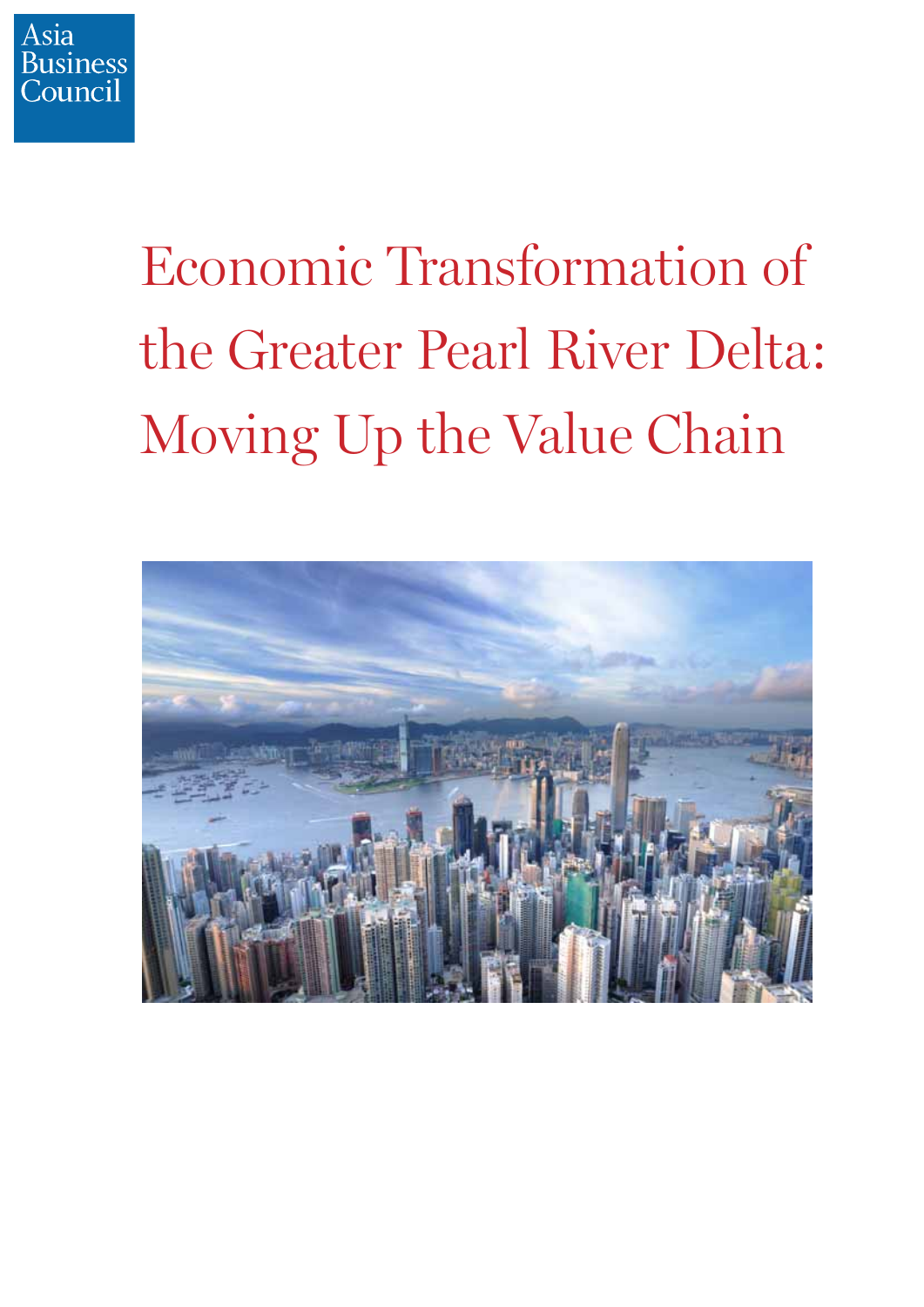Copyright © 2011 Asia Business Council All rights reserved Design: George Skarpelos, Media Arts International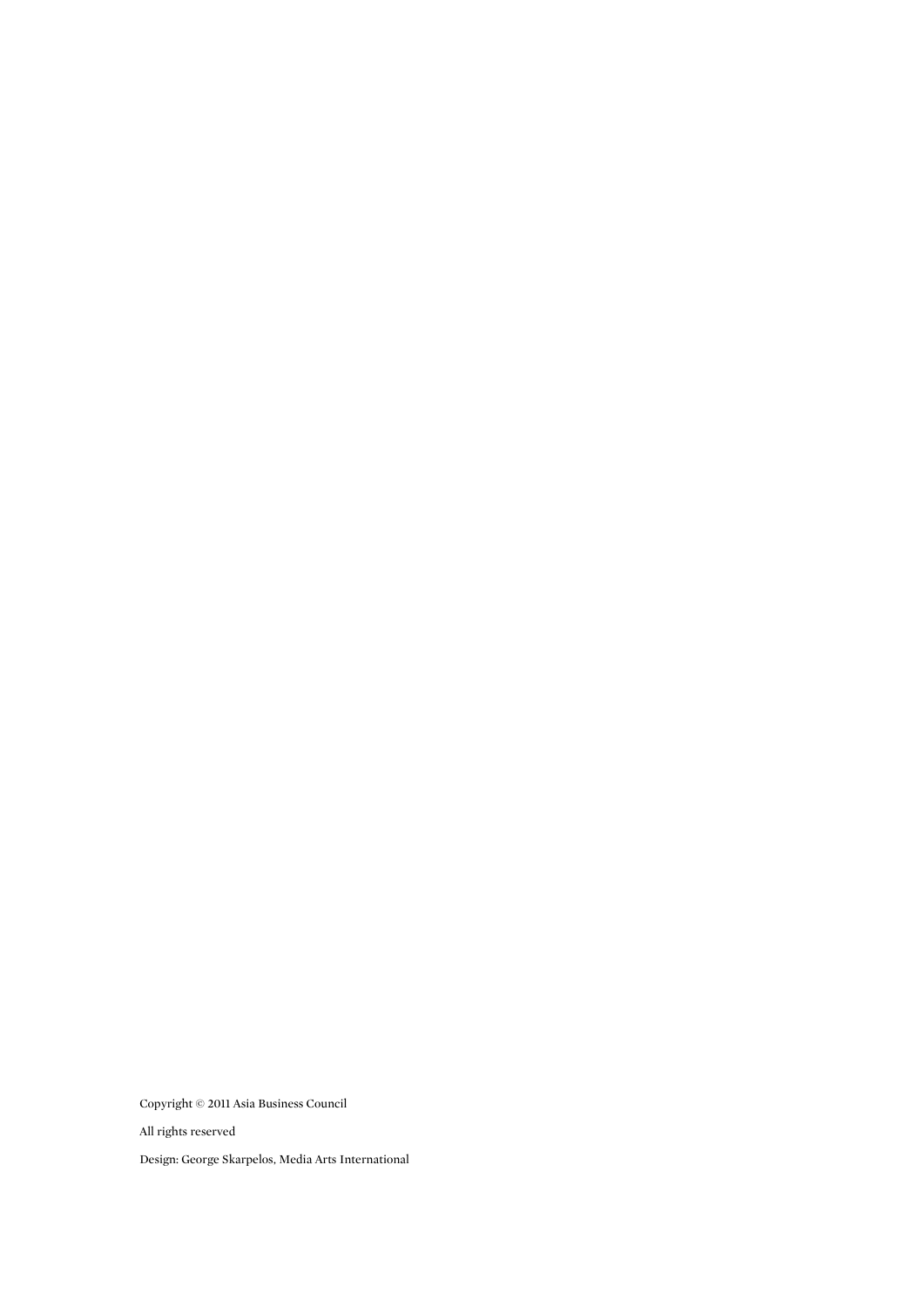### Economic Transformation of the Greater Pearl River Delta: the Greater Pearl River Delta:  $\overline{O}$  . The value channel

#### **INTRODUCTION**

The Greater Pearl River Delta (PRD) region is evolving from simply being the world's low-cost factory to an increasingly innovative, knowledge-driven manufacturing hub. Spurred by national and provincial directives, and supported financially with loans and heavy infrastructure spending, the region over the next decade will be an increasingly sophisticated and important global economic center.

With about **100 million people, Guangdong province would rank as one of the world's larger countries, with a population about the same as the Philippines and larger than Germany or Vietnam**. The PRD region, where about half of the province's residents live, has a population comparable to that of South Korea. The city of Shenzhen was where China's open-door policy began in 1978, and the region has disproportionate weight in China's economy, accounting for more than one-quarter of China's exports.

**China's current Five-Year Plan (2011-15) will give a powerful push to change.** Industries are being modernized and expanded. The area's heavy industry will enjoy a big boost while low-wage, labor-intensive industries are being encouraged to move inland. Heavy spending on infrastructure and transportation will support an increasingly urbanized population. Energy efficiency initiatives are designed to see that improved quality of life will accompany greater affluence.

Hong Kong plays a key role. It is part of what the Chinese government has coined the Greater PRD region, and at the same time serves a national purpose as China's international financial center. **Moves to liberalize the renminbi (RMB) will benefit Hong Kong's financial sector.** Still, few people expect full currency liberalization—which would include a free-floating, fully convertible RMB—within the next decade. Financial control remains too important for national economic planning.

Higher wages are providing another force for change. China introduced a minimum wage law in 2004. Competitive pressures have led to rapid wage inflation. Yet even as low-wage industries leave, the PRD will remain one of the world's most important manufacturing locations for decades. Its strong supply chain, providing components for countless industries, and good infrastructure ensure that higher wages alone will not undercut Guangdong's role as the workshop of the world.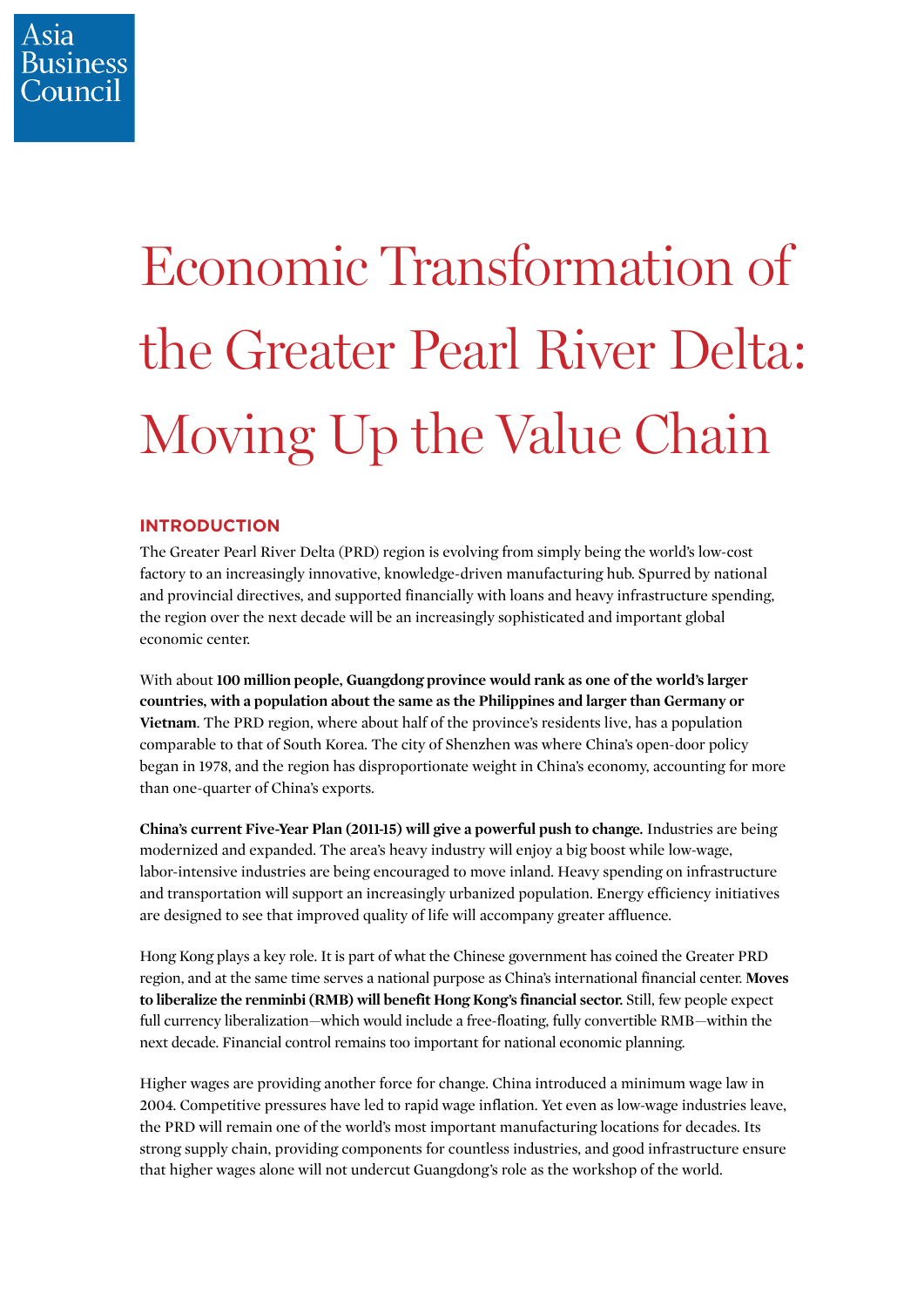The Chinese leadership's plans show its long-term vision and determination to shape the Greater PRD region into a leader for broader changes in the nation, namely to become more innovative and to promote more sustainable and equitable growth. As a result of policy changes and large-scale investments, opportunities for businesses to set up more sophisticated operations in the region and also sell to PRD customers will expand.

There is widespread support for the government's vision to steer the economy in a new direction. In addition to providing a better understanding of the economic transformation plans for the Greater PRD region, this briefing also hopes to articulate what success would look like a decade from now.

#### **OVERVIEW OF GREATER PRD'S ECONOMIC GROWTH**

The Greater PRD region officially includes nine cities and two Special Administrative Regions (SARs) (see Appendix I: Greater PRD Map and Key Statistics). Covering less than 1% of China's total land area and less than 4% of its population, **the nine cities in the PRD region account for almost 10% of China's GDP, almost 20% of its foreign direct investment (FDI), and a quarter of its trade,** as well as the majority of the Guangdong province's economy in terms of GDP and trade. The region also has faster growth and greater wealth than the rest of the country (see Appendix II: Relative Size of the Greater PRD Region).

The Greater PRD region's economic take-off can be traced back to 1979, when China's open-door policy and economic reforms jumpstarted the development of nine municipalities designated by the Guangdong government as the Pearl River Delta Economic Zone, in addition to Hong Kong and Macau (which were once colonies but have become special administrative regions of China in 1997 and 1999, respectively). Throughout the last 20 years, industrial development and export processing zones, as well as technology parks, have proliferated, with domestic and foreign enterprises in various industries establishing major operations and headquarters in different cities (see Appendix III: Economic Development by City).

#### **BACKGROUND FOR ECONOMIC TRANSFORMATION**

While the Greater PRD region has succeeded in the past, a number of opportunities and challenges increasingly drive the region to develop in a new direction. As Guangdong Party Secretary Wang Yang put it, the region needs to **"replace the bird but keep the cage"** (*teng long huan niao*), which means removing the outdated, low value-added parts of the economy to make room for innovative, high value-added activities. The impetus for change includes various driving forces, both at home and from abroad.

#### **RISING COST PRESSURES**

The PRD region has experienced wage inflation in recent years, particularly in traditional manufacturing industries. Energy, commodity, and overhead costs have also risen rapidly. These cost pressures are leading to migration and outsourcing of basic manufacturing to other low-cost locations in inland provinces in China and other developing countries like Vietnam, Indonesia, Cambodia, and Bangladesh.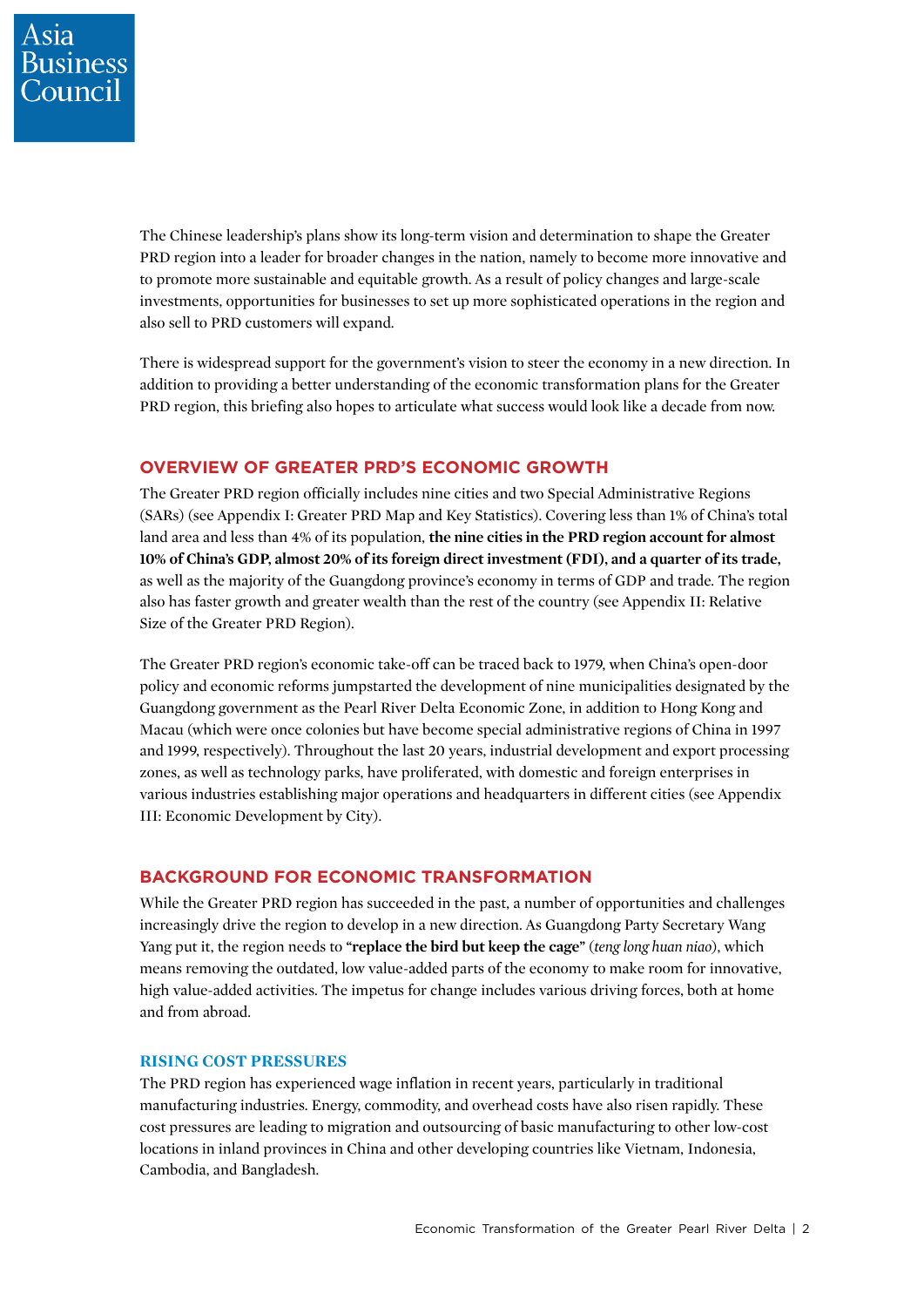The local minimum wage provides a comparison of costs between the compensation of basic manufacturing workers in different cities. For example, the first-tier cities of **Shenzhen and Guangzhou have the first and third highest minimum wages in China, at RMB 1,320 (equivalent to \$206) and RMB 1,300 per month** respectively (Zhejiang ranks second, at RMB 1,310). The minimum wage in the second-tier cities in the region, including Zhuhai, Foshan, Dongguan, and Zhongshan, is now RMB 1,100.<sup>1</sup> Third-tier cities of Huizhou, Jiangmen, and Zhaoqing and inland cities such as Chongqing and Chengdu have equivalent minimum wages, between RMB 800 and 900 per month. **On average, these rates have risen 20% or more over the past year.<sup>2</sup> Indeed, some companies have reported a doubling of wages in five years.** By one estimate, general worker wages have risen to about RMB 3,000 per month, more than double the minimum wage.<sup>3</sup> Taiwanese company Foxconn, the world's largest electronic component manufacturer with over 300,000 workers based in Shenzhen, reported recently that costs for the company per employee increased one-third during the first six months of 2011, year-over-year.<sup>4</sup> In addition, a labor contract law implemented in 2008 by the Chinese government aiming at worker protection has increased costs for domestic and foreign companies. Therefore, China as a whole is becoming a more costly base for labor-intensive manufacturing operations compared to parts of South and Southeast Asia—t**he minimum wage in Vietnam ranges from RMB 400 to 600 per month, and Bangladesh, Cambodia, and Laos all have minimum wages below RMB 500 per month.**<sup>5</sup>

#### **EQUITABLE GROWTH**

As part of its push for more balanced economic growth across the country, the Chinese government has been actively promoting the development of the inland provinces. In the past three decades, the government had allowed the coastal provinces to develop and get rich first. This has resulted in a widening prosperity gap between first-tier cities like Shanghai, Beijing, Shenzhen, and Guangzhou and the rest of the country. The wave of immigrant workers leaving their families behind in inland provinces to pursue better job opportunities in big cities, and university graduates staying in cities to earn better incomes, have further led to a concentration of wealth. To rebalance growth, the government has invested heavily in infrastructure and offered business migration incentives to attract cost-conscious PRD businesses to relocate to inland provinces, while encouraging higher-end producers looking for qualified yet more expensive talent to stay in the PRD.

#### **VALUE CHAIN AND HUMAN RESOURCE UPGRADING**

China wants to move away from low-end manufacturing but is afraid of the impact on employment. In the near future, aging demographics will mean a growing shortage of young workers relative to retirees. According to the United Nations, China's number of 15- to 24-year-olds will fall by 62 million by 2025—a decline of more than one-quarter from today.<sup>6</sup> By some accounts, the PRD region is already facing a labor shortage of 2 million, due to unintended effects of the one-child policy, expanded college enrollment, and high mobility of young workers.<sup>7</sup> With the PRD the country's main production base, the ideal path is to move up the value chain. Chinese manufacturers are well-positioned to do that, as they have through the years gained expertise in producing simpler, more efficient, and improved goods for their global clients.<sup>8</sup> Although China is still relatively weak in producing breakthrough innovations, Chinese producers are well-positioned for incremental innovations and can charge higher prices for the higher-quality products and high-skilled workers who produce them.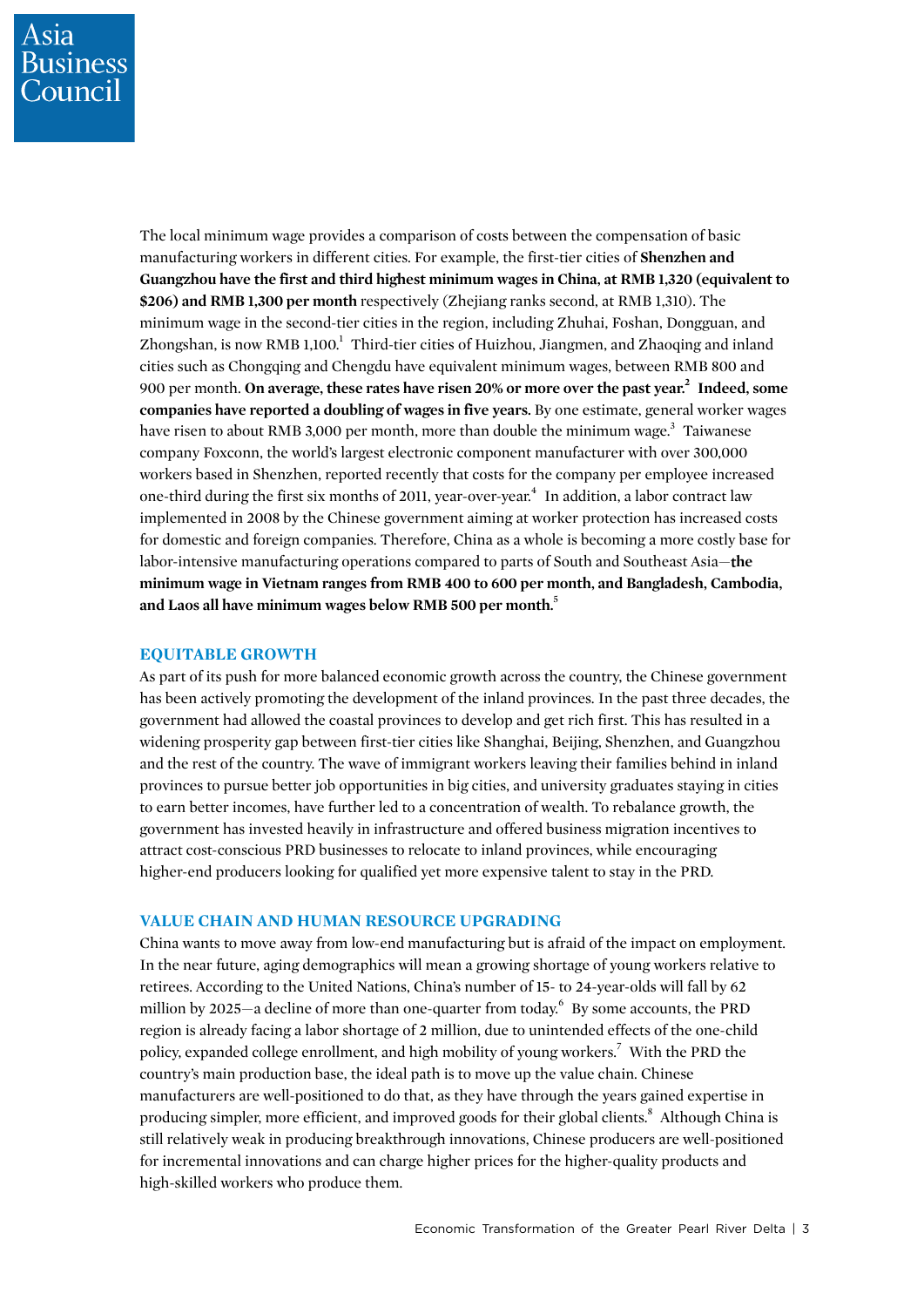#### **RESOLVING TRADE IMBALANCES**

China's trade surplus with the U.S., at \$273 billion in 2010,<sup>9</sup> is the world's largest and indicative of an imbalance—the U.S. has been buying cheap goods from China, and China has been accumulating U.S. Treasuries. Both countries have agreed to take steps to resolve the imbalance, but with little result.

Since 2005, China has loosened its peg to the U.S. dollar and allowed the RMB to rise, thus raising the price of Chinese exports. (The Chinese government maintained a peg of RMB 8.27 per USD from 1997 to 2005.<sup>10</sup> As of August 2011, the RMB exchange rate was around 6.4 to the USD.) At the same time, Chinese companies are looking to produce higher value-added goods and services to serve its growing domestic market as well as compete globally. The price increase and greater market competition mean Chinese producers must move away from low-cost, low-end businesses.

#### **THE 12TH FIVE-YEAR PLAN**

China's 12<sup>th</sup> Five-Year Plan, issued in March 2011, aims to transform the Chinese economy. Usually the best indicator of the country's overall direction in economic development in the coming five years, the **current Five-Year Plan lays out an economic vision to upgrade industry, foster innovation, and successfully transition the world's factory into a research-driven, high value-added economy.**

The current plan goes beyond, and to some extent departs from, China's success model that has enabled rapid growth in the past, focusing instead on restructuring and reforming the economy for long-term prosperity. During the last Five-Year Plan, China achieved an annual average growth of over 11%, exceeding the planned 7.5%. Significantly, in the current Five-Year Plan, the nation's **annual GDP growth target has been revised down to 7%.** While continuing to build on China's strength in exports, the plan **emphasizes the need for internal demand- and consumption-driven growth.** It strives to improve incomes and quality of life across populations rather than generating rapid growth that benefits some geographies and populations disproportionately. It plans to upgrade low-end, low-cost industries to develop more innovative ones. Moreover, the plan **focuses on moving from energy-intensive to green, energy-efficient growth.**

There are currently three complementary plans guiding the development of the Greater PRD region. Besides the national  $12^{th}$  Five-Year Plan, Guangdong also has a provincial  $12^{th}$  Five-Year Plan. In addition, the National Development and Reform Commission (NDRC) also issued the Outline of the Plan for the Reform and Development of the Pearl River Delta (2008-2020). The provincial plan serves as a supplement to and detailing of the national plan, while the Reform and Development Plan, which was approved by the State Council in 2008, takes a longer-term approach of the PRD's development up to 2020. The three overlapping plans paint a picture of an integrated, innovative, and efficient Greater PRD, a pioneer and testing ground for the whole country in building high value-added manufacturing and knowledge-based services industries.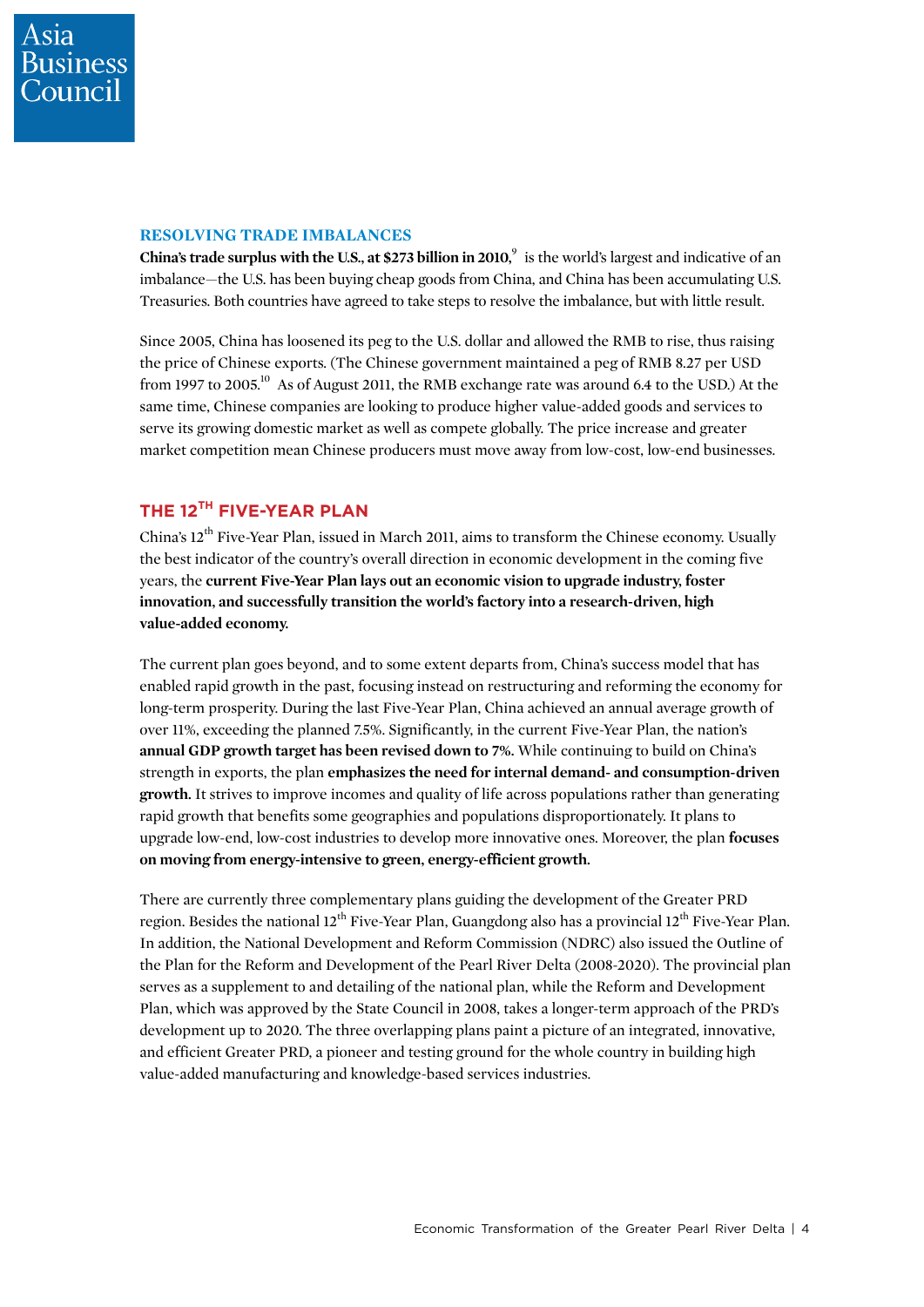#### **HIGHLIGHTS OF POLICIES FOR TRANSFORMING THE GREATER PRD REGION**

#### **UPGRADING INDUSTRIES**

At the heart of the government plans is the restructuring of the PRD economy **from "made in**  Guangdong" to "created in Guangdong."<sup>11</sup> The vision is to accomplish this in two ways. First, the government plans to upgrade traditional industries. It plans to **modernize strategically important capital-intensive industries**, including manufacturing equipment, autos, steel, petrochemicals, shipbuilding, and power generation equipment. The focus is on making industry structure leaner and more efficient, improving the variety and quality of products, and enhancing industry innovation. In addition, the government plans to upgrade other traditional manufacturing industries, including household electronics, textiles and garments, food and beverages, construction materials, paper, and Chinese medicine, so that they can compete with global brands.

Second, PRD will be the testing ground for emerging high-tech as well as services industries. These include information and communication technologies (ICT), biotechnology, new materials, environmental technologies, and marine technology. The Guangdong government also plans to cultivate breakthrough innovations, cooperating with industry players in areas ranging from broadband technologies, modern Chinese medicine and bioinformatics, electric vehicles, LED technologies, and material science, to various green technologies.<sup>12</sup> In terms of services, the PRD's planned focus will be financial services, conventions and exhibitions, logistics, IT and high-tech services, outsourcing, creative industries, headquarter services, and tourism.<sup>13</sup> Specific PRD cities are mentioned as hubs for various industries (see Appendix III: Economic Development by City).

Movement toward industrial upgrading and the development of new industries has already begun: **Last year, the Guangdong government launched over 500 projects with a total investment of RMB 1.2 trillion** (including RMB 10 billion from the government budget over the 12<sup>th</sup> Five-Year Plan period) focused on **upgrading the region's innovation capacity**. There are about 100 projects each focused on strategic emerging industries, advanced manufacturing, modern service industries, upgrading of traditional industries, and modern agriculture, and more than 90% of the projects have already begun construction.<sup>14</sup> Additionally, **new industrial clusters are planned for Shenzhen**, **Qianhai, Zhuhai, Hengqin, Guangzhou, Nansha, and Hetao.** This year, Guangdong province has also signed **new investment agreements worth over RMB 2 trillion with 70 state-owned enterprises (SOEs) on more than 200 projects to modernize traditional industries,** more than doubling the previous amount invested in this area.<sup>15</sup>

The national Five-Year Plan also supports the development of a **Shenzhen-Hong Kong Innovation Circle, to expand collaboration in R&D and production.** So far, Shenzhen-based BYD, which specializes in electric vehicles (EVs) and rechargeable batteries, has set up a new R&D facility in the Hong Kong Science Park to develop EVs for public transport, and both United Kingdom and Germany universities have set up research and engineering laboratories partnering with research institutes in Hong Kong and Shenzhen. For instance, Southampton University has set up a web science laboratory with Tsinghua University's graduate school in Shenzhen.<sup>16</sup> BGI has collaborated with the University of Hong Kong on the genomic sequencing of a scarlet fever pathogen, as well as with University Medical Center Hamburg-Eppendorf on the genomic sequencing of a rare E. coli strain originating in Germany that has infected thousands of people since May  $2011$ .<sup>17</sup>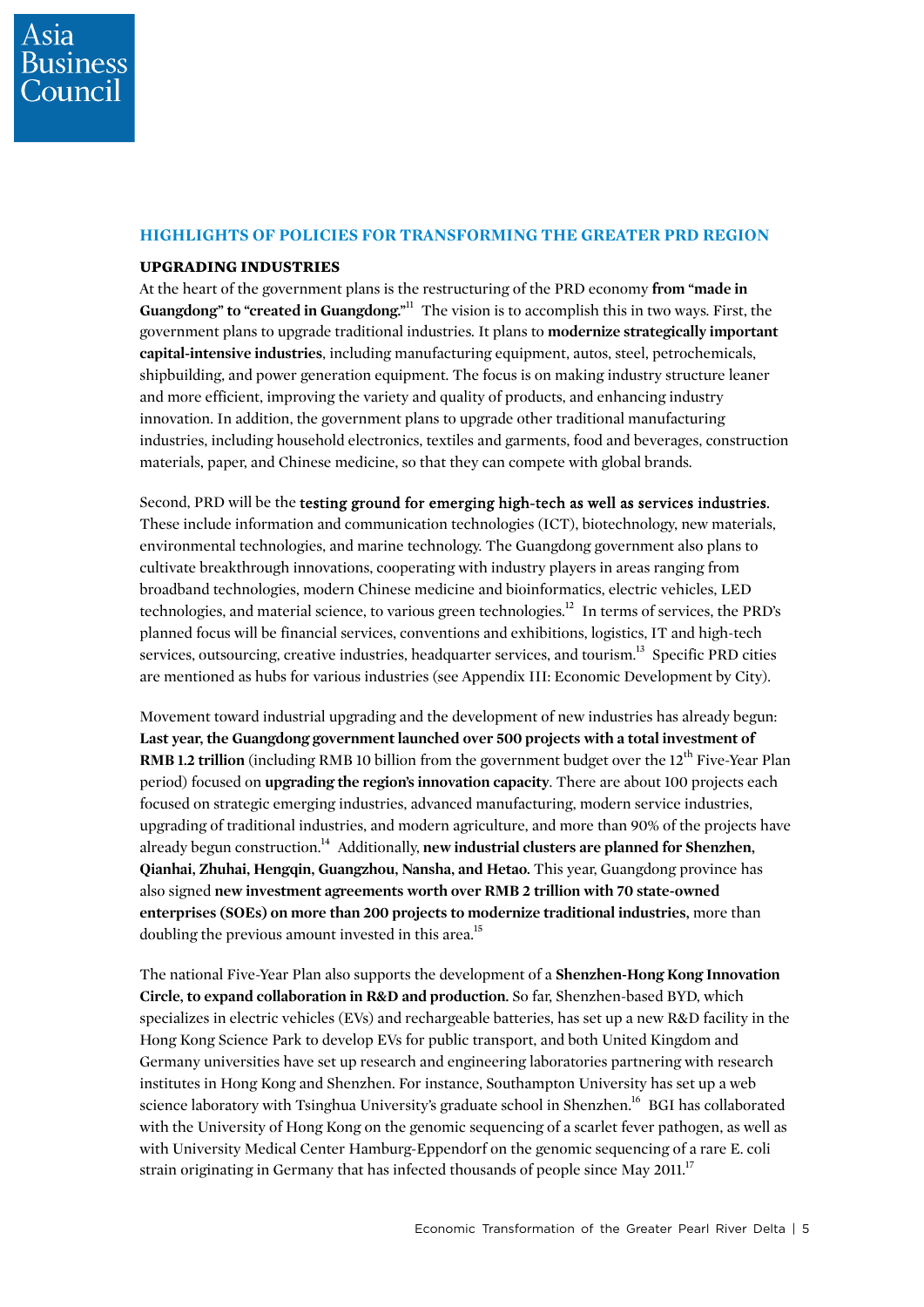Further supplementing this push for change are efforts in the education sector. The Guangdong government aims to **increase school enrollment and enhance the caliber of higher education by inviting international players to Guangdong.** So far, the University of Birmingham has announced plans to launch a Guangzhou center, while Guangzhou, Zhuhai, and Shenzhen plan to establish cooperative programs with three to five well-known foreign universities by 2020.<sup>18</sup>

#### **REBALANCING GROWTH BETWEEN COASTAL AND INLAND CITIES**

The national  $12<sup>th</sup>$  Five-Year Plan advocates a shift of Guangdong's labor-intensive manufacturing inland, a "win-win" tactic that would both upgrade the Guangdong region and help develop inland markets. The Guangdong government has been rewarding labor-intensive manufacturers who choose to relocate their production facilities elsewhere in China with cash incentives equaling 0.3% of their total annual output value.<sup>19</sup> Many companies are already making the move. A slew of computer companies, including Hewlett-Packard, Acer, Dell, and Lenovo have already relocated.<sup>20</sup> In 2010, Foxconn began moving its manufacturing inland, including a newly opened, 100,000-worker factory in Zhengzhou and expanding its factories in Wuhan, Taiyuan, Nanning, Chongqing, and Chengdu. The Shenzhen base will be reallocated to R&D functions.<sup>21</sup> It has also said that it will use more machines for routine tasks such as spraying, welding, and assembling, in order to cut rising labor costs. Foxconn is planning to increase the number of robots to 300,000 in 2012 and a million by 2015 from the current 10,000 robots, and at the same time move workers to more value-added positions.<sup>22</sup> It will likely become even easier to convince labor-intensive manufacturers to move inland, as the rising costs currently affecting the PRD region show no sign of slowing.

#### **REDUCING POLLUTION AND INCREASING GREEN INDUSTRIES**

The Guangdong government aims to **reduce energy consumption per unit of GDP and CO2 emissions per unit of GDP by 16% and 17% respectively in the coming five years.**23 The government has warned that it will restrict energy consumption and decrease the growth of industries with high energy consumption in its efforts to reduce the release of major pollutants. In particular, the Guangdong government aims to increase energy efficiency for three key industries, including heavy industry, construction, and transportation, as well as promote energy-efficient products. $24$ 

#### **BUILDING INFRASTRUCTURE AND INTEGRATING CITIES**

The PRD plans aim to foster regional integration in infrastructure, urban planning, social services, environmental protection, and culture among the nine cities in the PRD—as well as between the PRD, Hong Kong, and Macau.

An important element of regional integration is the development of infrastructure links to speed transit. During the next five years, **the Guangdong provincial government plans to invest RMB 1.52 trillion in infrastructure projects.**<sup>25</sup> Many of these projects are already under way, including extensive intercity railways between the PRD cities. Guangzhou, Shenzhen, Foshan, and Dongguan will build a 400 km subway in the next five years. Other key projects for the next five years include the Guangzhou-Shenzhen-Hong Kong express railway, the Hong Kong-Zhuhai-Macau Bridge, the Shenzhen-Maoming express railway, and airport expansion projects in Shenzhen, Guangzhou, and Hong Kong (see Appendix IV: Highlights of Infrastructure Projects in Greater PRD).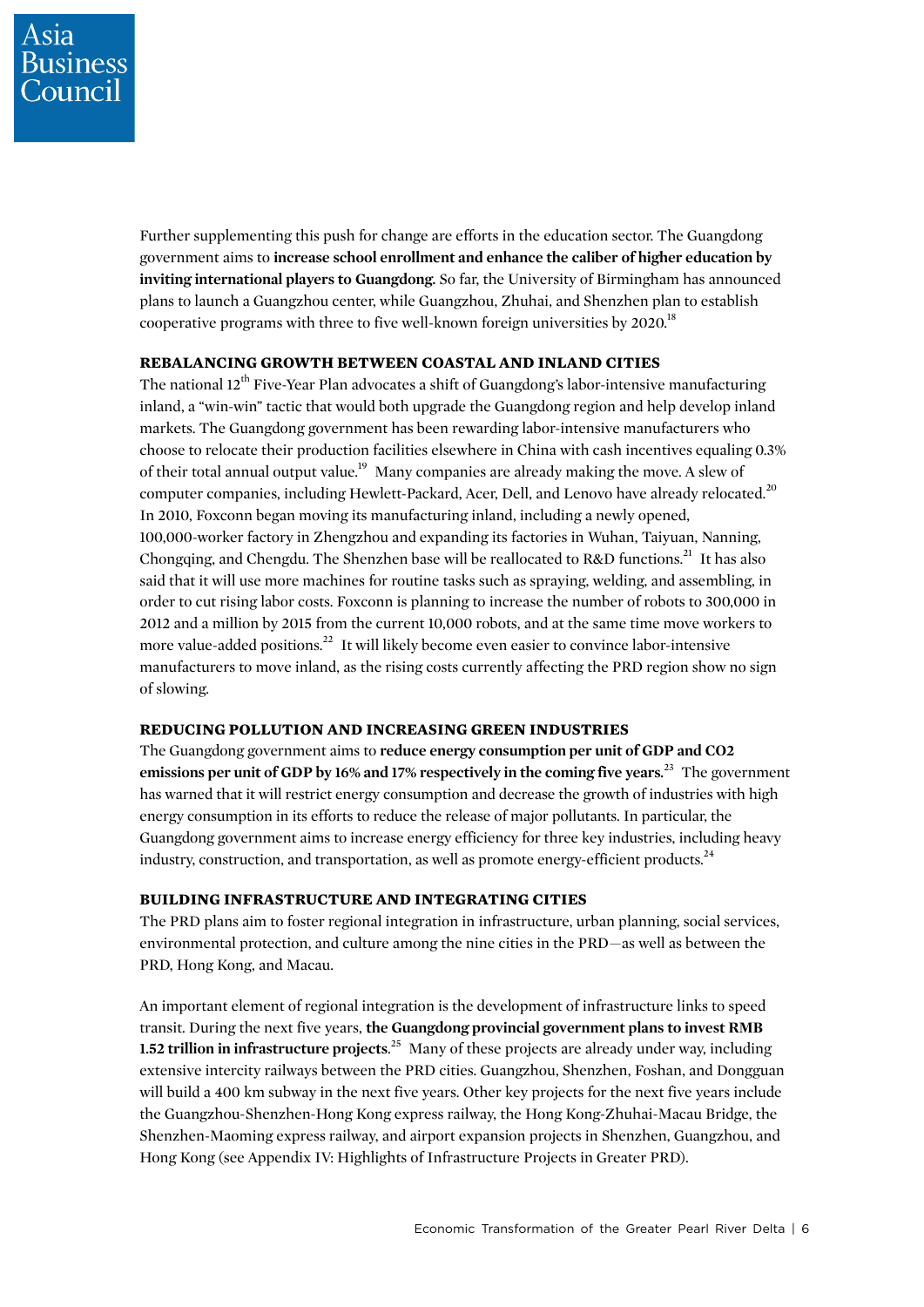In particular, the **provincial Five-Year Plan highlights the construction of three "city circles" (Guangzhou-Foshan-Zhaoqing, Shenzhen-Dongguan-Huizhou, and Zhuhai-Zhongshan-Jiangmen).** Besides plans to expand railway linkages, highways within the three circles have become free of charge for vehicles with local annual passes. Mobile phone roaming charges and tariffs between cities will be cancelled by 2015.<sup>26</sup> In terms of urban planning, the three circles will work together on environmental protection and natural resources management, such as cross-border river pollution control and smart power grid networks. In addition, the Lingnan Tong smart card, used for transportation and retail payments in many PRD cities, has signed a framework agreement with Hong Kong's Octopus to develop a two-in-one smart card covering e-payment networks in Hong Kong and mainland China.<sup>27</sup>

#### **INTERNATIONALIZING THE RMB: HONG KONG**

The 12<sup>th</sup> Five-Year Plan has an entire chapter devoted to Hong Kong, compared to the single paragraph in the 11<sup>th</sup> Five-Year Plan and one sentence in the 10<sup>th</sup> Five-Year Plan. **The Chinese government promises to support Hong Kong's development as an offshore RMB center,** in addition to continuing to build on its strengths in finance, trade, logistics, shipping, tourism, and professional services particularly to help speed up the economic restructuring of mainland PRD cities such as Shenzhen, Guangzhou, and Dongguan.28 Hong Kong also plans to develop six new pillar industries, with significant collaboration with other Guangdong cities. The Chinese government has reiterated its vision for Hong Kong to build on its strength as an international financial center. Hong Kong already has the largest RMB liquidity pool outside mainland China. In August 2011, Vice Premier Li Keqiang highlighted the Chinese government's support for Hong Kong's development as an RMB-denominated asset market and a key channel for RMB flows back to onshore markets. Foreign investors, including Hong Kong companies, will be allowed to invest in mainland China in RMB. China will start an exchange-traded fund (ETF) linked to Hong Kong equities and introduce a RMB qualified foreign institutional investor (RQFII) scheme for companies to invest in domestic Chinese securities.<sup>29</sup> The Chinese government also plans to expand RMB bond sales in Hong Kong and has **sold the country's largest amount of offshore RMB-denominated treasury bonds to date in Hong Kong in August 2011, totaling RMB 20 billion.** Hong Kong therefore is positioned to play an important role in the RMB's gradual move into a globally circulated currency. However, as long as China does not have a free-floating currency and maintains a closed capital account, the RMB cannot become a truly global currency.

#### **ENCOURAGING CHINESE COMPANIES TO "GO OUT"**

Another vision of the Chinese government is to build world-class Chinese brands. **Guangdong's target is to build two or three world-class multinational companies with more than \$20 billion in annual sales by 2015.**30 A number of cooperation projects within the region have started, paving the way for Chinese companies to increase their influence in Asia and beyond. The Guangdong government has highlighted a focus on **cooperating with ASEAN countries, as part of the China-ASEAN Free Trade Area,** in industries such as energy, ICT, tourism, and agriculture. Currently, there are 2,250 Guangzhou businesses doing business with ASEAN nations, including more than 80 businesses with an annual trade volume above \$50 million.<sup>31</sup> The Guangzhou government is **working with Singapore to build the Sino-Singapore Guangzhou Knowledge City,** with a vision of establishing a R&D and knowledge center in the region with a resident population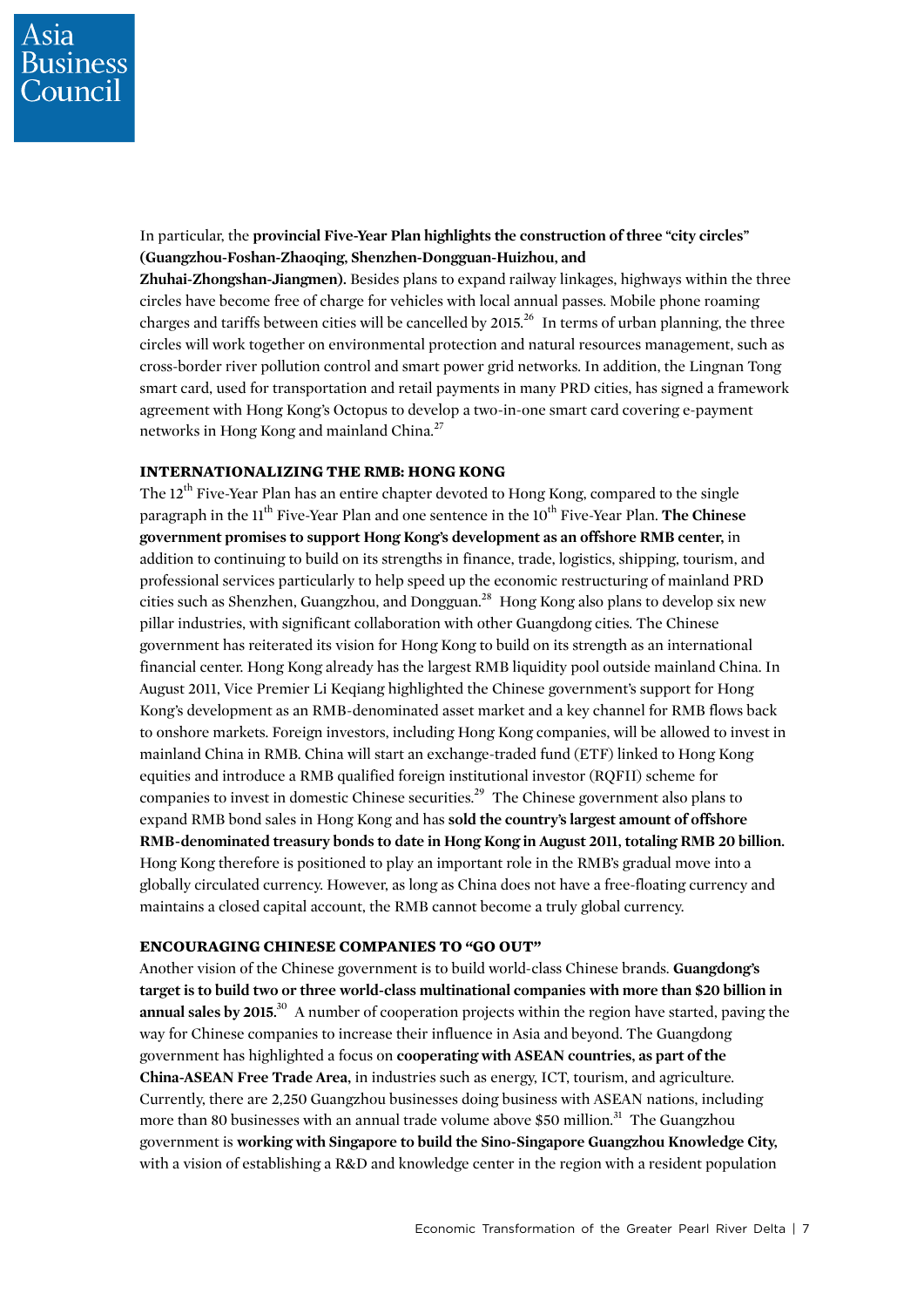of 77,000, creation of 35,000 jobs in five years, and a GDP of RMB 100 billion in 10 years.<sup>32</sup> The provincial Five-Year Plan also emphasizes **cooperation with Taiwan on emerging industries and agriculture under the Economic Cooperation Framework Agreement (ECFA)**. **Guangdong and Hong Kong have agreed on a number of pilot measures under the Closer Economic Partnership**  Arrangement (CEPA) to advance trade and investment.<sup>33</sup> In 2010, 121 Guangdong enterprises listed on the Hong Kong Stock Exchange, raising \$35 billion.<sup>34</sup> Beyond Asia, the local government also plans to cooperate with the EU and NAFTA on tourism, technology, talent, and trade.<sup>35</sup> It also intends to explore new markets such as Brazil, Russia, and the Middle East.<sup>36</sup>

#### **WHAT WOULD SUCCESS LOOK LIKE?**

The planning documents have articulated a number of specific targets for the region's economic development by 2015. It is worth noting that, compared to previous Five-Year Plans, provinces are bound to fewer hard quantitative targets. Rather, many of the targets are predictive and provinces are expected to make significant progress in economic, social, and environmental aspects.

| <b>Indicator</b>                             | 2010<br>(Guangdong<br><b>Five-Year</b><br>Plan) | 2015<br>(Guangdong<br><b>Five-Year</b><br>Plan) | 2020<br>(NDRC Plan) | <b>Type of Target</b> |
|----------------------------------------------|-------------------------------------------------|-------------------------------------------------|---------------------|-----------------------|
| <b>Economic</b>                              |                                                 |                                                 |                     |                       |
| <b>GDP</b>                                   | <b>RMB 4.5</b><br>trillion                      | <b>RMB 6.7</b><br>trillion                      |                     | Predictive            |
| GDP per capita                               | RMB 47,000                                      | RMB 66,000                                      | RMB 135,000         | Predictive            |
| Value-added of<br>service industry           | 44.6%                                           | 48%                                             | 60%                 | Predictive            |
| Value-added of<br>high-tech<br>manufacturing | 20.6%                                           | 26%                                             |                     | Predictive            |
| <b>Social</b>                                |                                                 |                                                 |                     |                       |
| Total<br>population <sup>37</sup>            | 97.3 million                                    | 102.3 million                                   |                     | Predictive            |
| Urbanization                                 | 64%                                             | 68%                                             | 80%                 | Predictive            |
| Tertiary<br>enrollment                       | 28%                                             | 36%                                             |                     | Predictive            |

Highlights of relevant targets for PRD include the following: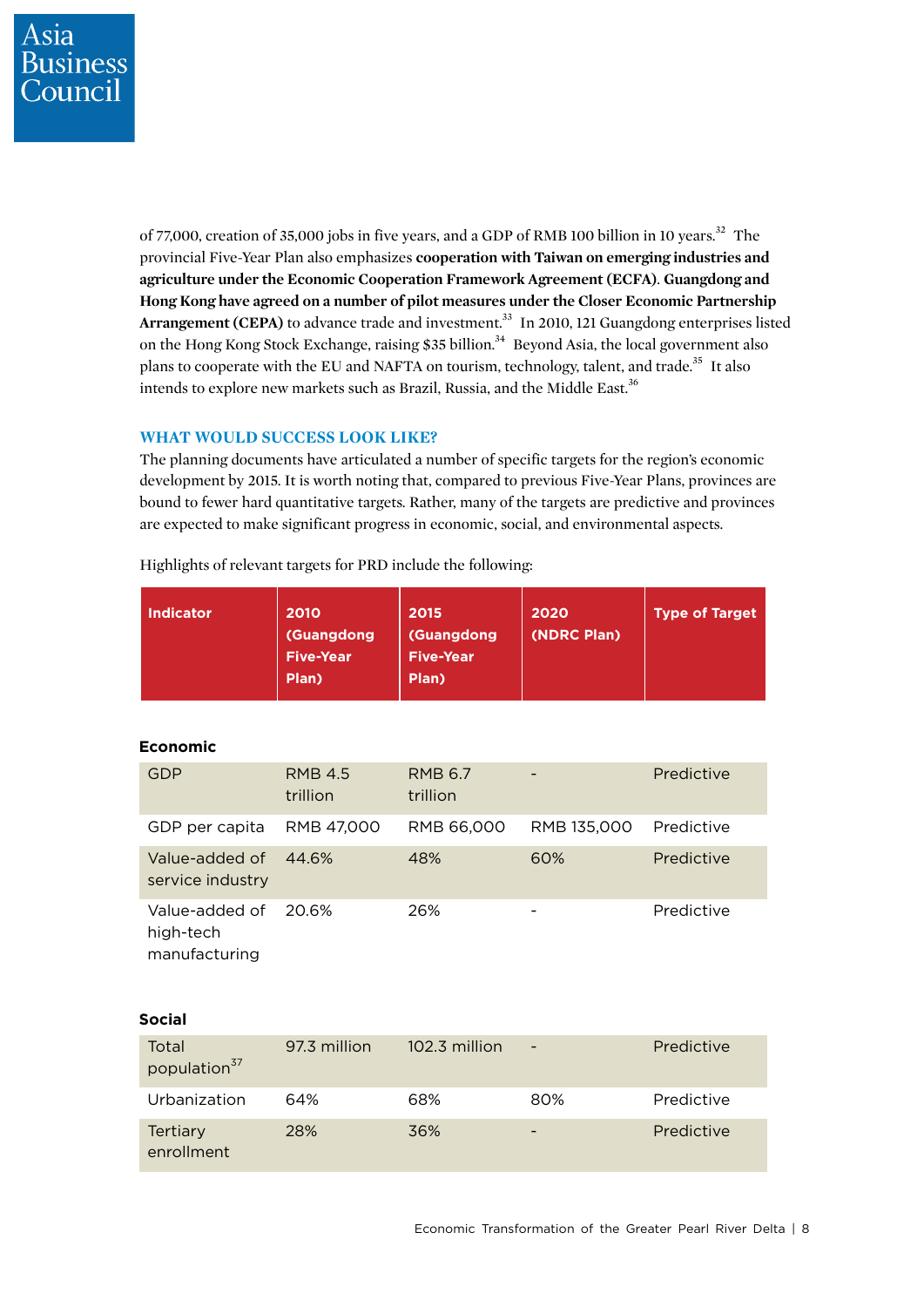resident

| <b>Indicator</b>                                      | 2010<br>(Guangdong<br><b>Five-Year</b><br>Plan) | 2015<br>(Guangdong<br><b>Five-Year</b><br>Plan) | 2020<br>(NDRC Plan)                       | <b>Type of Target</b> |
|-------------------------------------------------------|-------------------------------------------------|-------------------------------------------------|-------------------------------------------|-----------------------|
| Urban income<br>per capita                            | RMB 23,898                                      | RMB 35,100                                      | Double that<br>of 2012 (not<br>specified) | Predictive            |
| Rural income<br>per capita                            | RMB 7,890                                       | RMB 11,600                                      | Double that<br>of 2012 (not<br>specified) | Predictive            |
| <b>Environmental</b>                                  |                                                 |                                                 |                                           |                       |
| Reduction in<br>energy<br>intensity per<br><b>GDP</b> |                                                 | 16%                                             |                                           | <b>Binding</b>        |
| Reduction in<br>$CO2$ emissions<br>per GDP            |                                                 | 17%                                             |                                           | <b>Binding</b>        |
| Green space<br>per urban                              | 12.4 square<br>meters                           | 13 square<br>meters                             | 15 square<br>meters                       | Predictive            |

**The PRD a decade from now likely will resemble a large middle-income country, with many similarities to Japan of the late 1970s or South Korea of the early 1990s.** Most of the region will be middle-class, and four of every five residents will live in cities, though pockets of poverty (primarily rural) will remain.

Manufacturing will continue to be an important part of the PRD's success. But low-wage laborintensive industries will be long gone. In their place will be higher value-added light industries, likely to be as diverse as bicycles and clothes, and increasing and increasingly efficient heavy industries from steel to petrochemicals.

Just as Germany, Japan, and South Korea have kept strong positions in engineering- and design-intensive manufacturing, many companies in the Greater PRD are likely to be able to do the same.

The PRD's unique position in the global supply chain—where key components for countless industries are sourced—along with good and ever-improving transportation links by air, sea, and land not only to developed Asia and the West but increasingly to the interior of China and by land to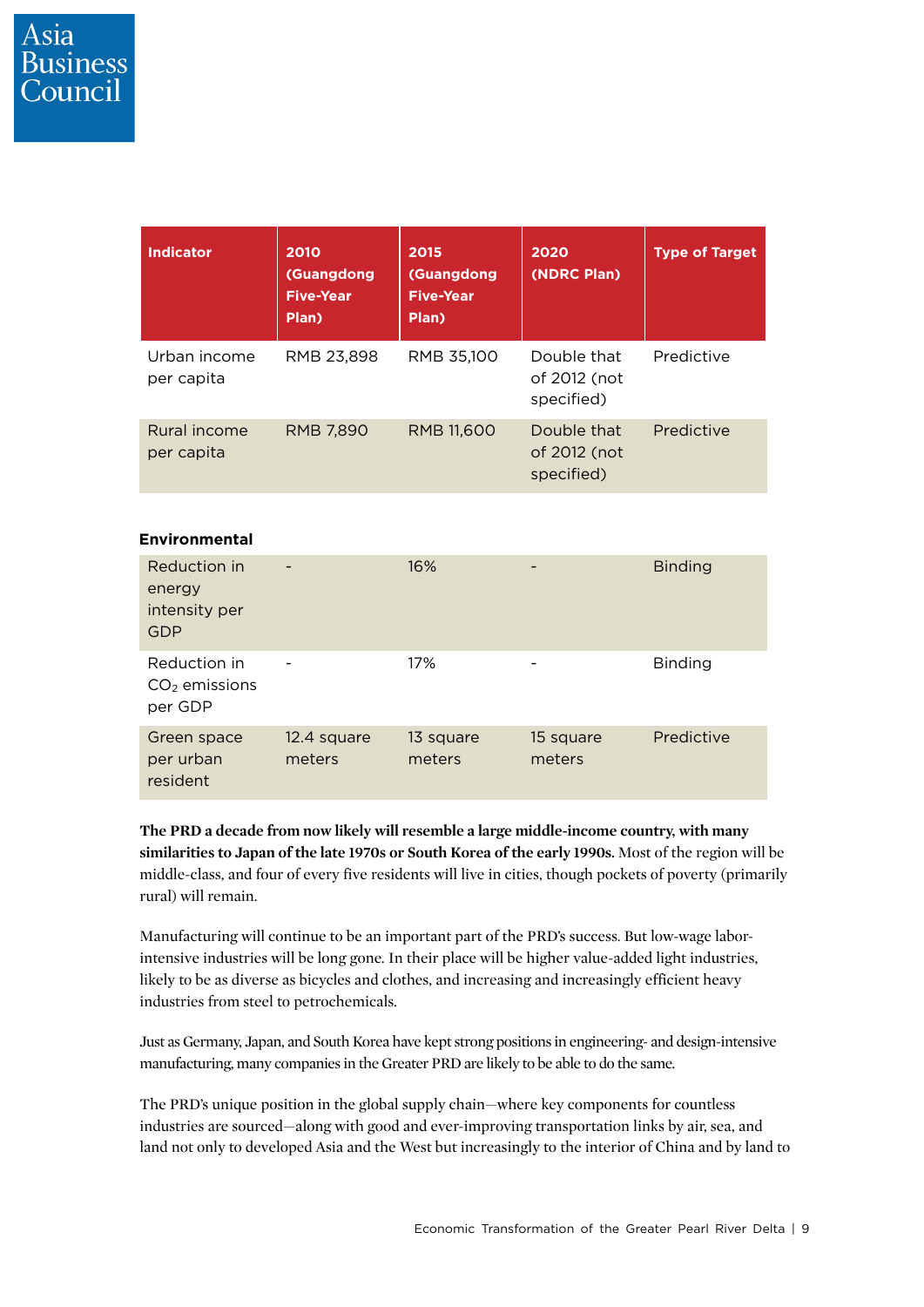Vietnam and Southeast Asia, will ensure that the PRD's importance in global manufacturing remains secure long after its low-cost labor disappears.

Cities will be dense, with a vast conurbation sprawling around the PRD, from Hong Kong and Shenzhen in the southeast, up the Pearl River to Guangzhou and, on the west side of the PRD, past Foshan and Zhuhai, and down to Macau.

Public transportation, especially rail, will be better than today, but vastly increased numbers of private automobiles will mean that traffic will move slowly (the PRD will be more like Seoul than Tokyo in its reliance on cars).

In many ways, the PRD's growth trajectory will resemble that of Japan and the four Tigers, especially South Korea. From 1960 to 1990, South Korea was one of the world's fastest-growing economies, with growth averaging more than 8% a year. It grew by focusing on labor-intensive, low-cost manufactured exports, as well as heavy industries—an industrial structure not unlike that of the PRD. By the late 1980s, the South Korean government and businesses made a concerted effort to develop more innovative, high-tech industries, while upgrading its traditional pillar industries including shipbuilding, autos, and semiconductors. The country's growth in GDP per capita from \$1,765 in 1960 to \$5,468 in 1980, to \$19,604 in 2000<sup>38</sup>-levels that China aspires to-show that political will is important and that the overall goal is possible.

Nevertheless, a few key questions remain in determining the extent to which the vision for Greater PRD economic transformation will be realized:

- **As manufacturers reinvent and upgrade themselves, new jobs will be created but old ones will be killed. Can the labor force in the Greater PRD re-skill itself?**
- Beyond government investment, will the deepening of capital markets keep pace with **the need for funding industry growth, or will the financial sector continue to be repressed?**
- **As companies invest in more innovation, how can they succeed in commercializing their products and services to compete against established innovators?**
- **How will the regulatory, patent, and intellectual property environment evolve in order to support knowledge-intensive, R&D-focused industries?**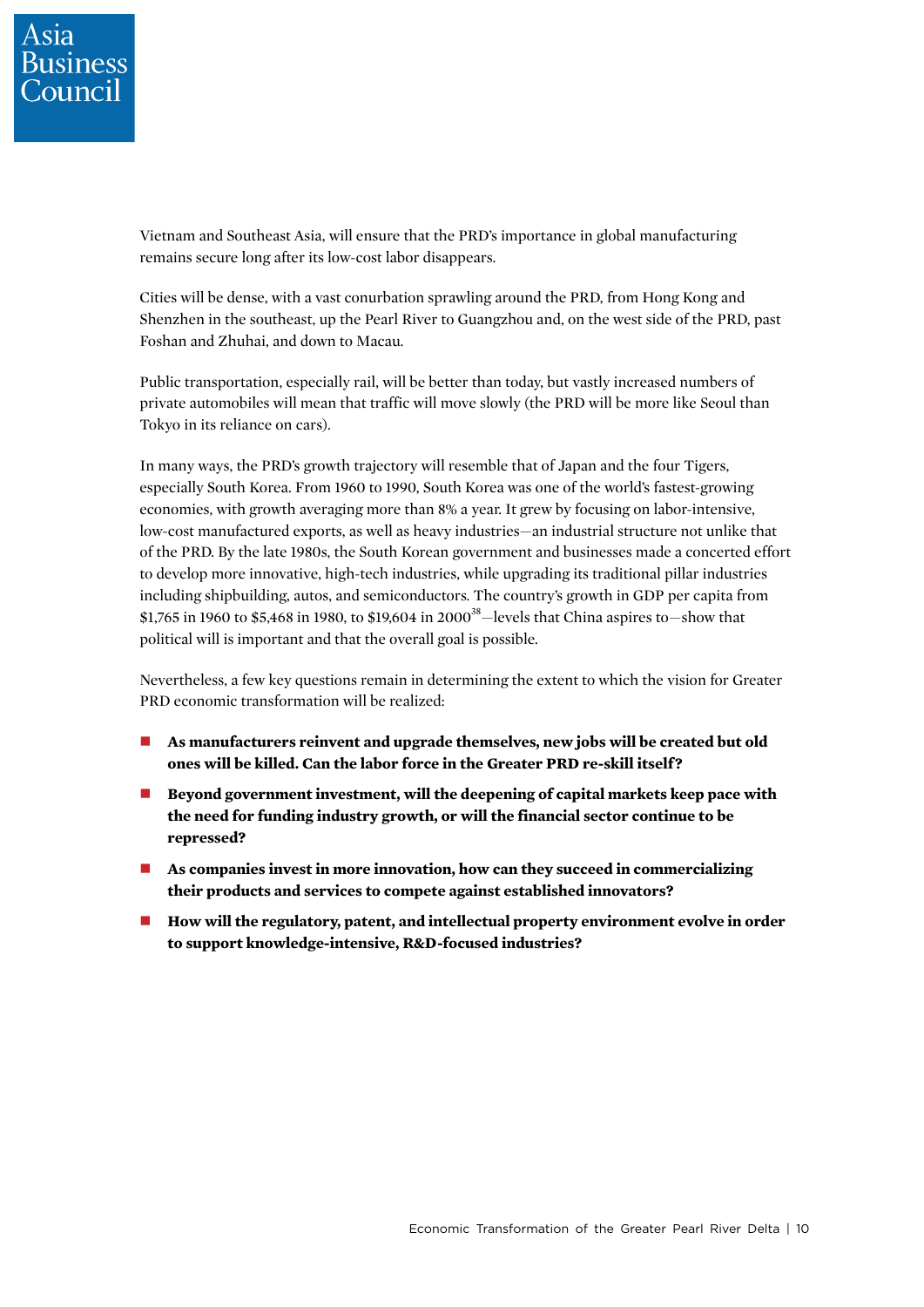

#### **APPENDICES**

#### **APPENDIX I: GREATER PRD MAP AND KEY STATISTICS<sup>39</sup>**

62,304

ŝ.

69,889



92,772

ŝ.

409,828 (MOP)

246,733 (HKD)

ŝ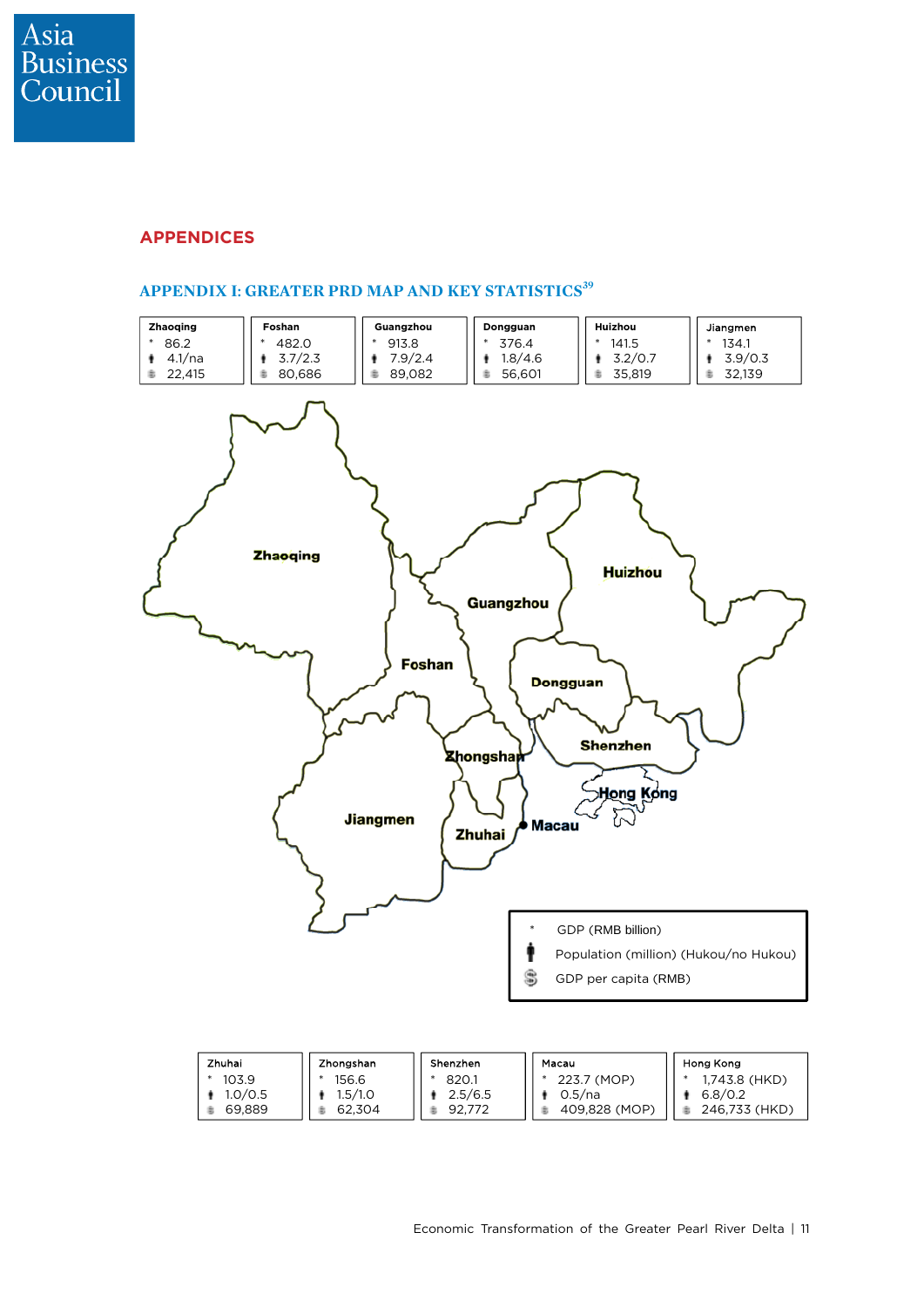#### **APPENDIX II: RELATIVE SIZE OF THE PRD REGION<sup>40</sup>**

| <b>Category</b>                                   | <b>PRD Region</b>           | <b>Guangdong</b><br><b>Province</b> | <b>China</b>                     |
|---------------------------------------------------|-----------------------------|-------------------------------------|----------------------------------|
| Land area                                         | 54,733 square<br>kilometers | 179,800 square<br>kilometers        | 9.6 million square<br>kilometers |
| Total population <sup>41</sup>                    | 47.9 million                | 96.2 million                        | 1.3 billion                      |
| GDP (2009)                                        | RMB 3.2 trillion            | RMB 3.9 trillion                    | RMB 33.5 trillion                |
| GDP growth<br>$(2001 - 2009)$                     | 21.9%                       | 13.6%                               | 9.6%                             |
| GDP per capita<br>(2009)                          | RMB 67,407                  | RMB 41,166                          | RMB 25,188                       |
| Total exports (2009)                              | \$342 billion               | \$358 billion                       | \$1.2 trillion                   |
| Total imports (2009)                              | \$243 billion               | \$252 billion                       | \$1.0 trillion                   |
| Foreign direct<br>investment (2009)               | \$16.9 billion              | \$19.5 billion                      | \$90.0 billion                   |
| Total retail sales of<br>consumer goods<br>(2009) | RMB 1.1 trillion            | RMB 1.5 trillion                    | RMB 13.3 trillion                |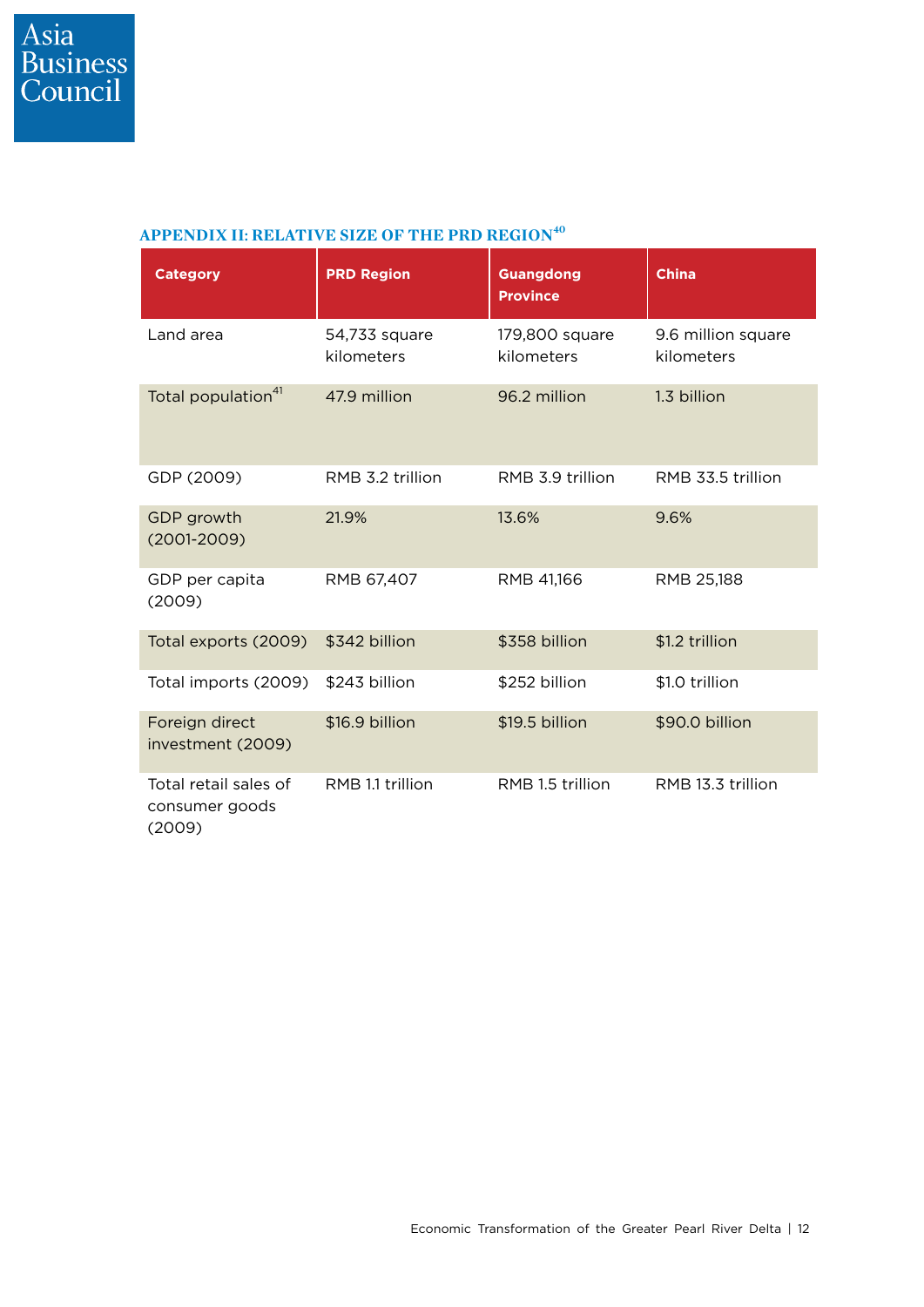#### **APPENDIX III: ECONOMIC DEVELOPMENT BY CITY42**

#### **FIRST TIER CITIES**

Most open, internationalized mainland Chinese cities within the PRD

| <b>Selected economic</b><br>development milestones                                                                       | <b>Representative</b><br>companies with<br>headquarters or<br>operations | <b>Industries specifically mentioned in</b><br>government plans |
|--------------------------------------------------------------------------------------------------------------------------|--------------------------------------------------------------------------|-----------------------------------------------------------------|
| Shenzhen                                                                                                                 |                                                                          |                                                                 |
| 1979: Established as the                                                                                                 | <b>Baidu</b><br>П                                                        | <b>Banking and finance</b>                                      |
| first Special Economic<br>Zone (SEZ) in China                                                                            | <b>BGI</b>                                                               | Auto                                                            |
| 1990: Creation of                                                                                                        | <b>BYD</b>                                                               | Genomics                                                        |
| Shenzhen Stock<br>Exchange                                                                                               | <b>China Merchants</b><br><b>Bank</b>                                    | LED display technology                                          |
| 1996: Shenzhen Hi-Tech<br><b>Industrial Park</b><br>established<br>2001: Shenzhen<br><b>Software Park</b><br>established | Huawei                                                                   |                                                                 |
|                                                                                                                          | Hon Hai Group                                                            |                                                                 |
|                                                                                                                          | Ping An Insurance                                                        |                                                                 |
|                                                                                                                          | Tencent                                                                  |                                                                 |
|                                                                                                                          | Vanke                                                                    |                                                                 |
|                                                                                                                          | <b>Wal-Mart</b>                                                          |                                                                 |
|                                                                                                                          | <b>ZTE</b>                                                               |                                                                 |
|                                                                                                                          |                                                                          |                                                                 |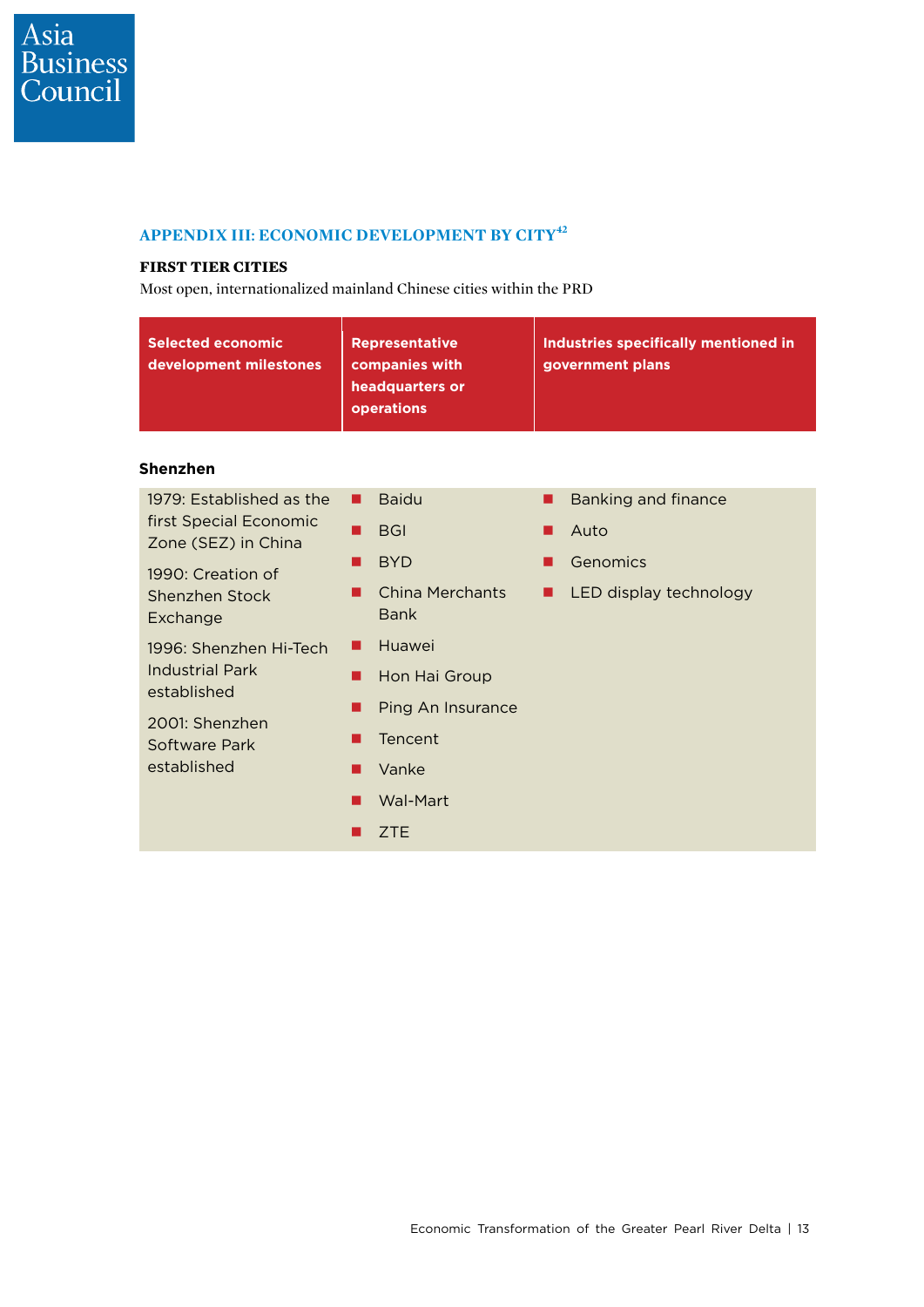# Asia<br>Business<br>Council

| <b>Selected economic</b><br>development milestones                                                                                                                                                                                                                                                                                                                               | <b>Representative</b><br>companies with<br>headquarters or<br>operations                                                                                                                  | Industries specifically mentioned in<br>government plans                                                     |
|----------------------------------------------------------------------------------------------------------------------------------------------------------------------------------------------------------------------------------------------------------------------------------------------------------------------------------------------------------------------------------|-------------------------------------------------------------------------------------------------------------------------------------------------------------------------------------------|--------------------------------------------------------------------------------------------------------------|
| Guangzhou<br>1984: Guangzhou<br>Economic and<br>Technological<br>Development Zone<br>established<br>1991: Guangzhou<br>High-tech Industrial<br>Development Zone<br>established<br>1992: Guangzhou Free<br>Trade Zone established<br>2000: Guangzhou<br><b>Export Processing Zone</b><br>established<br>2005: Guangzhou<br>Nansha Export<br><b>Processing Zone</b><br>established | <b>CNOOC</b><br>■<br>China Southern<br>п<br>Airlines<br>Guangzhou<br>■<br><b>Automobile Group</b><br>Honda<br>ш<br>Matsushita<br>■<br><b>P&amp;G</b><br>П<br>PetroChina<br><b>Siemens</b> | Sinopec<br>ш<br>Toyota<br>Auto<br>Shipping<br><b>Biotech and pharmaceuticals</b><br>. .<br>Mobile technology |
| 2009: Foshan and<br>Guangzhou<br>governments agreed to<br>merge the two cities                                                                                                                                                                                                                                                                                                   |                                                                                                                                                                                           |                                                                                                              |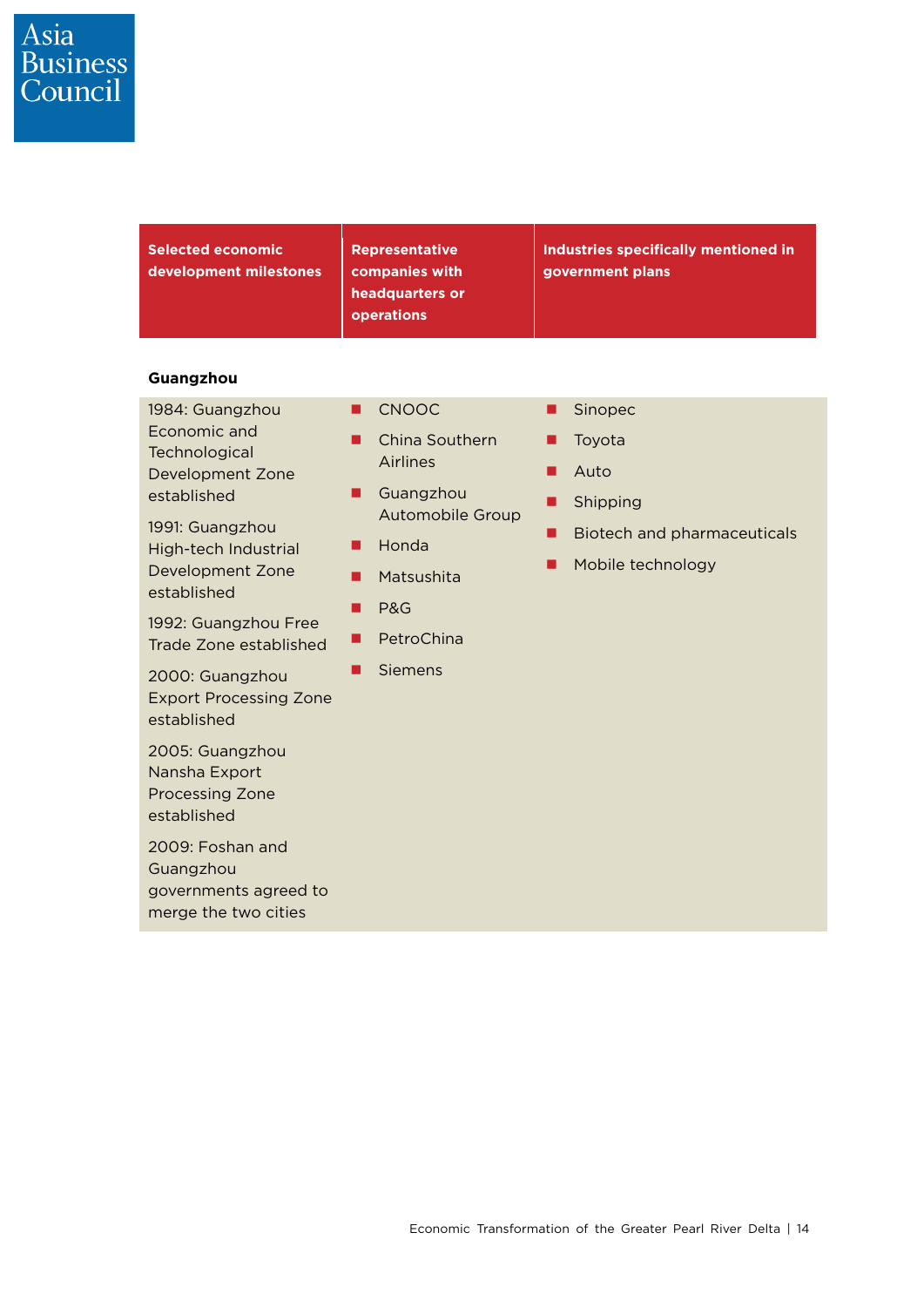#### **SECOND-TIER CITIES**

Major economies in the region focused on manufacturing for export markets

| <b>Selected economic</b><br>development milestones                                                                                                                                                        | <b>Representative</b><br>companies with<br>headquarters or<br>operations                                                                                                 | Industries specifically mentioned in<br>government plans                                                                                                                                                           |
|-----------------------------------------------------------------------------------------------------------------------------------------------------------------------------------------------------------|--------------------------------------------------------------------------------------------------------------------------------------------------------------------------|--------------------------------------------------------------------------------------------------------------------------------------------------------------------------------------------------------------------|
| <b>Zhuhai</b><br>1980: Special Economic<br>Zone established<br>1992: Zhuhai High-Tech<br><b>Industrial Development</b><br>Zone established<br>1996: Zhuhai Free Trade<br>Area established                 | <b>British Petroleum</b><br>■<br>ExxonMobil<br>■<br>Founder Group<br>■<br>Gree-Daikin<br>■<br>Panasonic<br>. .<br><b>Philips</b><br>П<br><b>Siemens</b><br>■<br>Sumimoto | Shipping<br>ш<br>New medicine<br>ш                                                                                                                                                                                 |
| Foshan<br>1992: Foshan Hi-Tech<br>Development Zone<br>established<br>2009: Foshan and<br>Guangzhou<br>governments signed<br>agreement to merge the<br>two cities' urban<br>planning and<br>infrastructure | Esquel<br>п<br>Haier<br>■<br>Kelon<br>■<br>Midea<br>$\blacksquare$                                                                                                       | Furniture<br>■<br>Household appliances<br>■<br>Shipping<br>■<br>Auto<br>п<br>Thin-film solar cells<br>■<br>Machinery equipment<br>■<br><b>LED lighting</b><br>ш<br><b>Financial services</b><br>Food and beverages |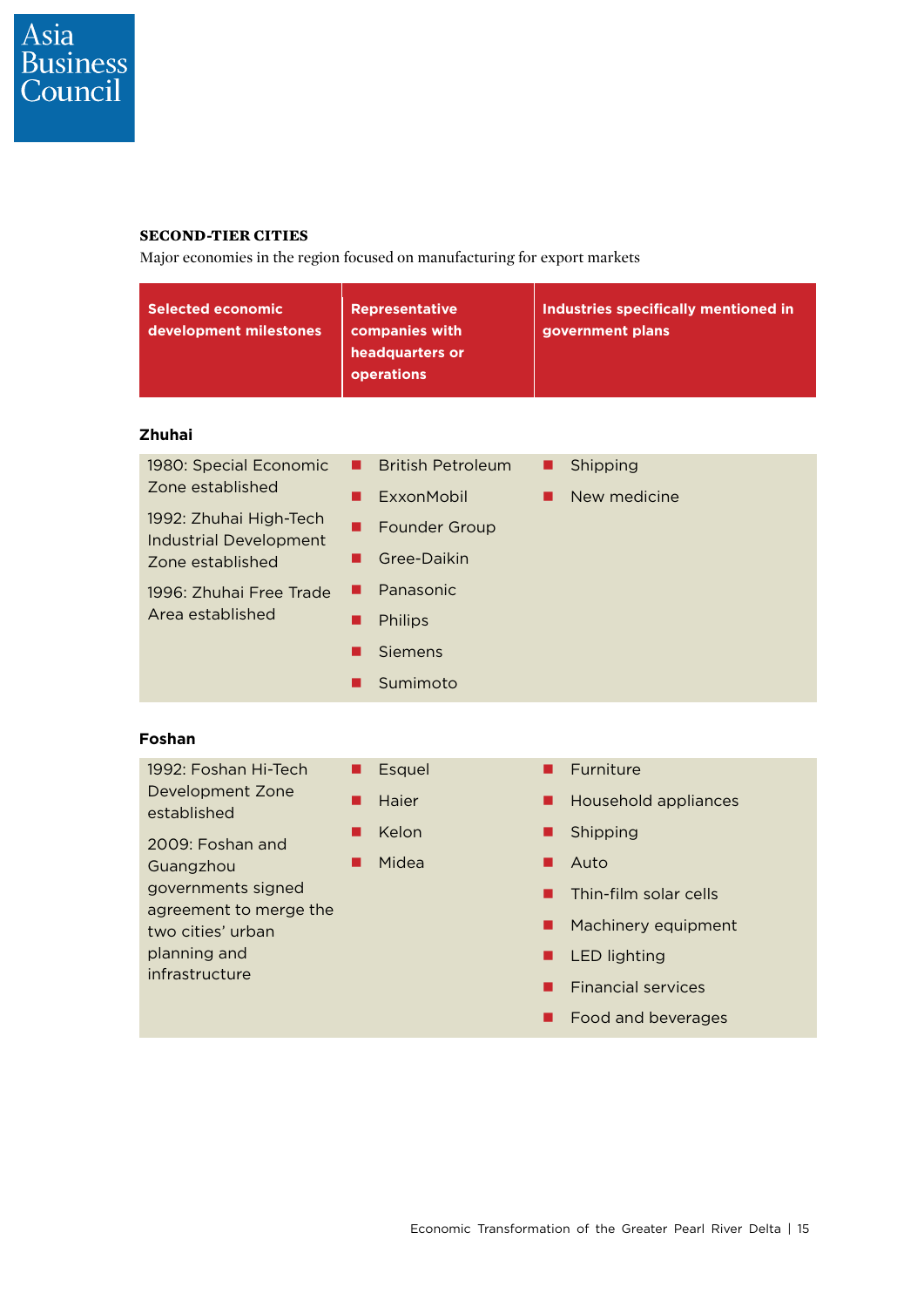| <b>Selected economic</b><br>development milestones                                                         | <b>Representative</b><br>companies with<br>headquarters or<br>operations                                                                                                           | Industries specifically mentioned in<br>government plans                                                                                                       |
|------------------------------------------------------------------------------------------------------------|------------------------------------------------------------------------------------------------------------------------------------------------------------------------------------|----------------------------------------------------------------------------------------------------------------------------------------------------------------|
| <b>Zhongshan</b>                                                                                           |                                                                                                                                                                                    |                                                                                                                                                                |
| 1990: Zhongshan<br><b>National Torch</b><br><b>High-Tech Industrial</b><br>Development Zone<br>established | <b>Chant Group</b><br>П<br>Vatti<br>ш<br>Zhongshun Group                                                                                                                           | <b>LED lighting</b><br>■<br>Equipment manufacturing<br>▄<br>Fine chemicals<br>Healthcare<br>■<br>Wind power<br>■<br>Household appliances<br>Food and beverages |
| Dongguan                                                                                                   |                                                                                                                                                                                    |                                                                                                                                                                |
| 2005: Opening of the<br>high-tech industrial<br>park Dongguan Science<br>& Technology Museum               | <b>BBK Electronics</b><br>■<br>Dongguan Anwell<br>■<br><b>Digital Machinery</b><br>Dongguan Konka<br>Electronic<br>Dongguan Lamex<br>٠<br>Furniture<br>Qisheng<br>■<br>Electronics | <b>Textiles</b><br>Thin-film solar cells                                                                                                                       |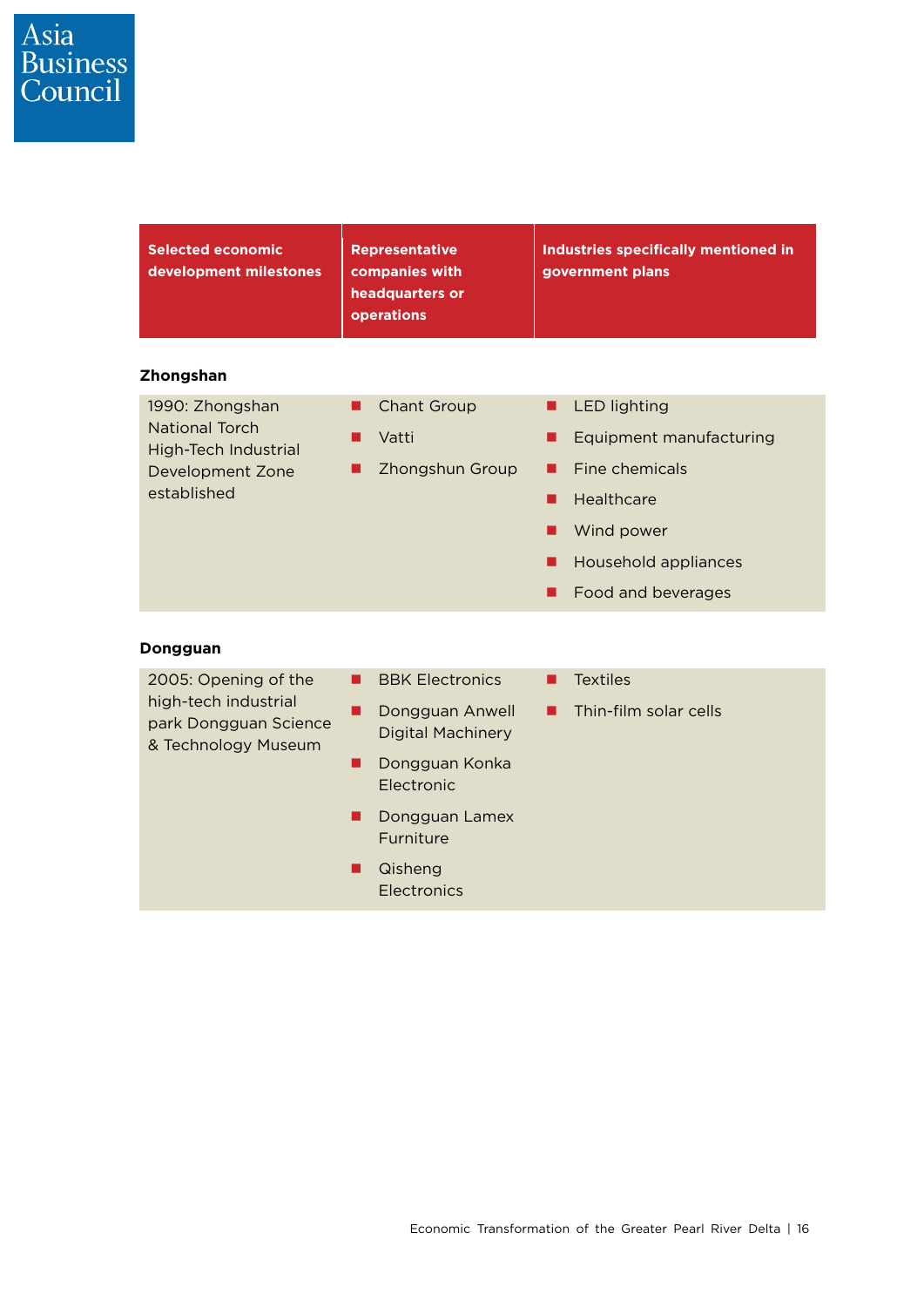#### **THIRD-TIER CITIES**

Emerging economies in the region dominated mostly by domestic enterprises

| <b>Selected economic</b><br>development milestones                                                                                                                                                                           | <b>Representative</b><br>companies with<br>headquarters or<br>operations                                                | Industries specifically mentioned in<br>government plans                                                                                                                   |
|------------------------------------------------------------------------------------------------------------------------------------------------------------------------------------------------------------------------------|-------------------------------------------------------------------------------------------------------------------------|----------------------------------------------------------------------------------------------------------------------------------------------------------------------------|
| <b>Huizhou</b><br>1992: Huizhou Zhongkai                                                                                                                                                                                     | <b>CNOOC</b><br>■                                                                                                       | Petrochemicals<br>■                                                                                                                                                        |
| High-tech Industrial<br><b>Development Zone</b><br>established<br>1993: Huizhou Dayawan<br>Economic and<br>Technological<br>Development Zone<br>established<br>2005: Huizhou Export<br><b>Processing Zone</b><br>established | <b>CSPC</b><br>Desay Auto<br>Electronics<br><b>TCL</b>                                                                  | Household appliances<br><b>Construction materials</b>                                                                                                                      |
| <b>Jiangmen</b>                                                                                                                                                                                                              |                                                                                                                         |                                                                                                                                                                            |
| 1992: Hi-tech Industry<br>Development Zone<br>established                                                                                                                                                                    | <b>ABB Group</b><br>■<br>Haojue<br>■<br>Motorcycles<br><b>Jingling Electrical</b><br>Appliances<br>Vinda<br>Lee Kum Kee | Household appliances<br>П<br>Paper making<br>Textiles (special fibers)<br>Food and beverages<br>. .<br>Modern agriculture and fishery<br>Ceramics<br>Thin film solar cells |

**LED** lighting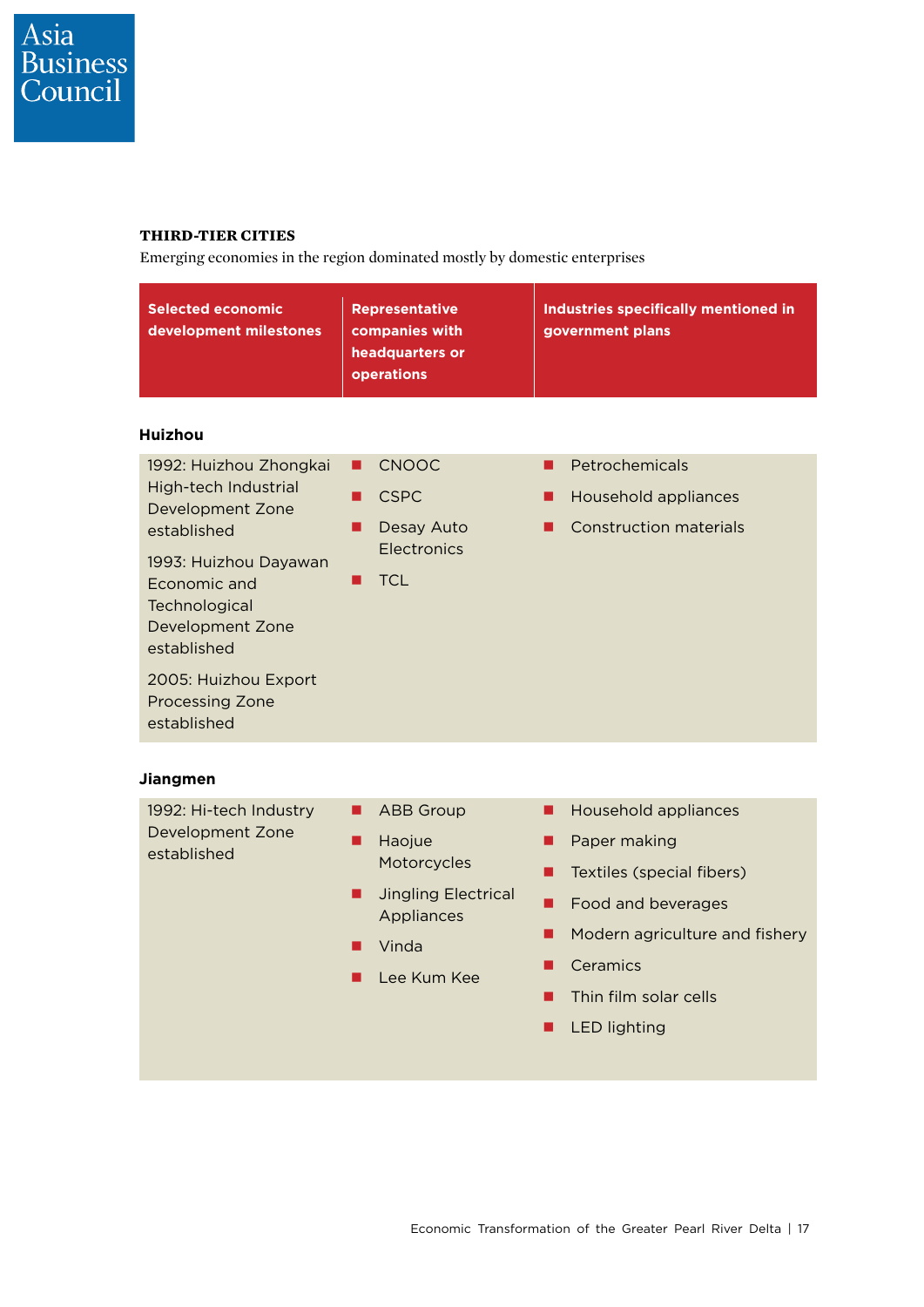| <b>Selected economic</b><br>development milestones                        | <b>Representative</b><br>companies with<br>headquarters or<br>operations | Industries specifically mentioned in<br>government plans                              |  |
|---------------------------------------------------------------------------|--------------------------------------------------------------------------|---------------------------------------------------------------------------------------|--|
| <b>Zhaoging</b>                                                           |                                                                          |                                                                                       |  |
| 1998: Zhaoging<br>High-tech Industrial<br>Development Zone<br>established | Technology                                                               | Fenghua High-Tech ■ Food and beverages<br>Xinghu Science and ■ Construction materials |  |
|                                                                           | <b>Zhaoging Blue</b><br>Ribbon Group                                     |                                                                                       |  |

#### **SPECIAL ADMINISTRATIVE REGIONS**

Former colonies that have returned to Chinese sovereignty but operate largely as separate economic systems

| <b>Selected economic</b><br>development milestones                                                                                                          | <b>Representative</b><br>companies with<br>headquarters or<br>operations                                                         | Industries specifically mentioned in<br>government plans                                                                                                                                                                                                                                                                |
|-------------------------------------------------------------------------------------------------------------------------------------------------------------|----------------------------------------------------------------------------------------------------------------------------------|-------------------------------------------------------------------------------------------------------------------------------------------------------------------------------------------------------------------------------------------------------------------------------------------------------------------------|
| <b>Hong Kong</b>                                                                                                                                            |                                                                                                                                  |                                                                                                                                                                                                                                                                                                                         |
| 1997: Handover of<br>sovereignty from Great<br>Britain to China<br>2003: Signing of Closer<br><b>Economic Partnership</b><br>Agreement (CEPA)<br>with China | <b>Bank of China</b><br>Cheung Kong<br>China Mobile<br>Hutchison<br>Whampoa<br>Jardine Matheson<br>Sun Hung Kai<br>Swire Pacific | <b>Financial services</b><br>Trade<br>Logistics<br>Shipping<br>Tourism<br>Professional services<br>Six new pillar industries<br>(education services, medical<br>services, testing and<br>certification services,<br>environmental industries.<br>innovation and technology,<br>and cultural and creative<br>industries) |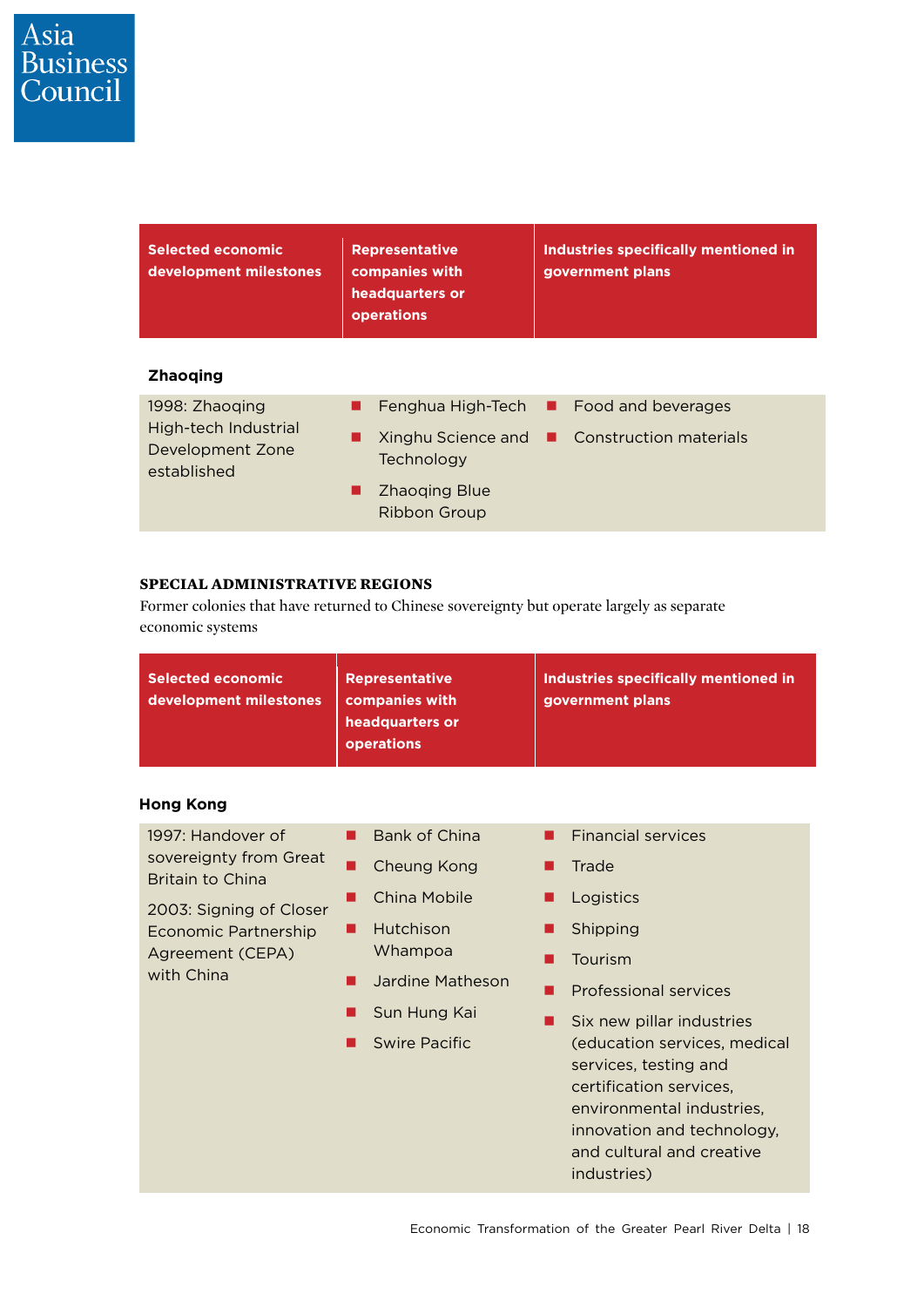| <b>Selected economic</b><br>development milestones | <b>Representative</b><br>companies with<br>headquarters or<br><b>operations</b> | Industries specifically mentioned in<br>government plans |  |
|----------------------------------------------------|---------------------------------------------------------------------------------|----------------------------------------------------------|--|
| <b>Macau</b>                                       |                                                                                 |                                                          |  |
| 1999: Handover of                                  | $\blacksquare$ Air Macau                                                        | Gaming                                                   |  |
| sovereignty from<br>Portugal to China              | <b>MGM</b>                                                                      | Tourism                                                  |  |
|                                                    | Sands Macau                                                                     |                                                          |  |
|                                                    | Shun Tak Holdings                                                               |                                                          |  |

| <b>Project</b>                                                                                                                                  | <b>Expected Year</b><br>of Completion | <b>Estimated</b><br><b>Cost (RMB</b><br>billion) |
|-------------------------------------------------------------------------------------------------------------------------------------------------|---------------------------------------|--------------------------------------------------|
| Guangzhou-Zhuhai Intercity Railway                                                                                                              | 2010                                  | 17.8                                             |
| Xijiang River Water-Diversion Project                                                                                                           | 2010                                  | 8.9                                              |
| Guangdong Natural Gas Pipeline Project (first phase)                                                                                            | 2011                                  | 8.0                                              |
| Guangzhou Port Sea Channel (third phase)                                                                                                        | 2011                                  | 1.1                                              |
| Dongguan-Huizhou Intercity Railway                                                                                                              | 2012                                  | 25.3                                             |
| Shenzhen Baoan Airport Expansion Project                                                                                                        | 2012                                  | 21.4                                             |
| Guangzhou-Dongguan-Shenzhen Intercity Railway                                                                                                   | 2012                                  | 19.7                                             |
| Shenzhen "Three Networks Integration" Pilot Project<br>(Telecommunications networks, computer networks,<br>and three cable television networks) | 2012                                  | n/a                                              |
| Zhanjiang Jianjiang Water Supply Project                                                                                                        | 2012                                  | 3.2                                              |
| Guangzhou-Foshan-Zhaoqing Intercity Railway                                                                                                     | 2013                                  | 19.7                                             |
| Guangzhou-Foshan subway (part of the Guangzhou,<br>Shenzhen, Foshan, and Dongguan subway)                                                       | 2013                                  | 14.7                                             |
| Shenzhen-Huizhou Intercity Railway                                                                                                              | 2014                                  | 29.8                                             |

#### **APPENDIX IV: HIGHLIGHTS OF INFRASTRUCTURE PROJECTS IN GREATER PRD43**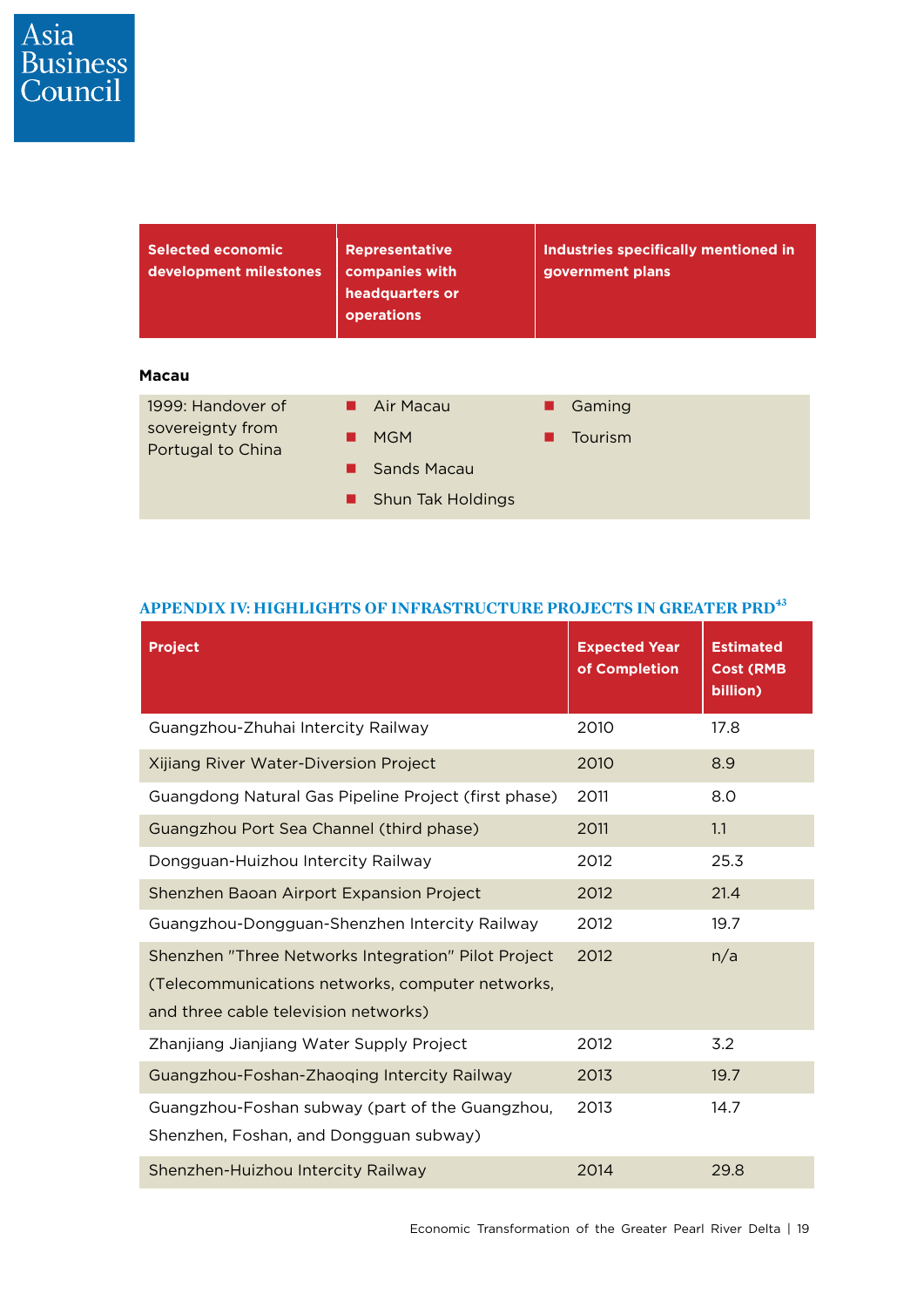| <b>Project</b>                                    | <b>Expected Year</b><br>of Completion | <b>Estimated</b><br>Cost (RMB<br>billion) |
|---------------------------------------------------|---------------------------------------|-------------------------------------------|
| Guangzhou-Shenzhen-Hong Kong Express Railway      | 2015                                  | 70.2                                      |
| Shenzhen-Maoming Express Railway                  | 2015                                  | 59.3                                      |
| Guangzhou Baiyun Airport Expansion Project (third | 2015                                  | 14.O                                      |
| runway and terminal two)                          |                                       |                                           |
| <b>Guangdong Electricity Network</b>              | 2015                                  | 29.2                                      |
| Hong Kong-Zhuhai-Macau Bridge                     | 2016                                  | 32.7                                      |
| Liantang-Heung Yuen Wai Checkpoint between Hong   | 2018                                  | 9.6                                       |
| Kong and Shenzhen                                 |                                       |                                           |
| Hong Kong International Airport Expansion Project | 2020 (2030                            | 19.2 (70.6                                |
| (new concourse and possibly third runway)         | with third                            | with third                                |
|                                                   | runway)                               | runway)                                   |

http://zwgk.gd.gov.cn/006939748/201101/t20110119\_12487.html.<br>2. Changely Cavarnment website. 2011

Chengdu Government website, 2011,

-

- <sup>3</sup> "Labor shortage a headache for factories," *China Daily*, July 27, 2011,
- http://www.chinadaily.com.cn/bizchina/2011-07/27/content\_12996043.htm.<br><sup>4</sup> "Hon Hai/Foxconn." Financial Times, August 31, 2011.

http://www.chinadaily.com.cn/bizchina/2011-07/27/content\_12996043.htm. 8

<sup>1</sup> People's Government of Guangdong Province, 2011,

http://www.chengdu.gov.cn/wenjian/detail.jsp?id=xluB2sv9prnO43ptO8xv; "Minimum wages in China," (in Chinese), people.com.cn, July 29, 2011, http://politics.people.com.cn/GB/1026/15278271.html .

 $^{\ast}$  "Hon Hai/Foxconn," *Financial Times*, August 31, 2011.<br><sup>5</sup> "Vietnam sharply raised the minimum wage to fight inflation," (in Chinese), *Beijing Daily,* August 30, 2011, http://www.bjd.com.cn/10jsxw/201108/30/t20110830\_1013220.html;

<sup>&</sup>quot;Financing Living Wage in Bangladesh's Garment Industry," World Bank, August 3, 2010,

http://blogs.worldbank.org/endpovertyinsouthasia/financing-living-wage-bangladesh%E2%80%99s-garment-in dustry;

<sup>&</sup>quot;Cambodia's garment and footwear industries to increase the minimum wage," (in Chinese), Asean Trade Center, September 10, 2010, http://www.aseantradecenter.com/news/201009/10/585.html;

<sup>&</sup>quot;Laos to increase the minimum monthly wage to \$67," (in Chinese), Laos Hunan Industrial Park, November 3, 2010, http://www.laoshn.com/index.php?c=msg&id=166&. 6

 <sup>&</sup>quot;China's One-Child Policy Is Crippling Industry," *Bloomberg Businessweek*, September 8, 2011, http://www.businessweek.com/magazine/chinas-onechild-policy-is-crippling-industry-09082011.html. 7 "Labor shortage a headache for factories," *China Daily*, July 27, 2011,

Dan Breznitz and Michael Murphree, *Run of the Red Queen: Government, Innovation, Globalization, and Economic Growth in China* (New Haven: Yale University Press, 2011).

<sup>&</sup>lt;sup>9</sup> U.S. Census Bureau foreign trade statistics, 2011.<br><sup>10</sup> Renminbi (Chinese yuan) exchange rates 1969-2010, <u>http://www.chinability.com/Rmb.htm</u>.

<sup>&</sup>lt;sup>11</sup> NDRC Outline of the Plan for the Reform and Development of the Pearl River Delta, Chapter 4, Section 1.<br><sup>12</sup> Guangdong 12<sup>th</sup> Five Year Plan, Chapter 2, Section 2.<br><sup>13</sup> NDRC Outline of the Plan for the Reform and Dev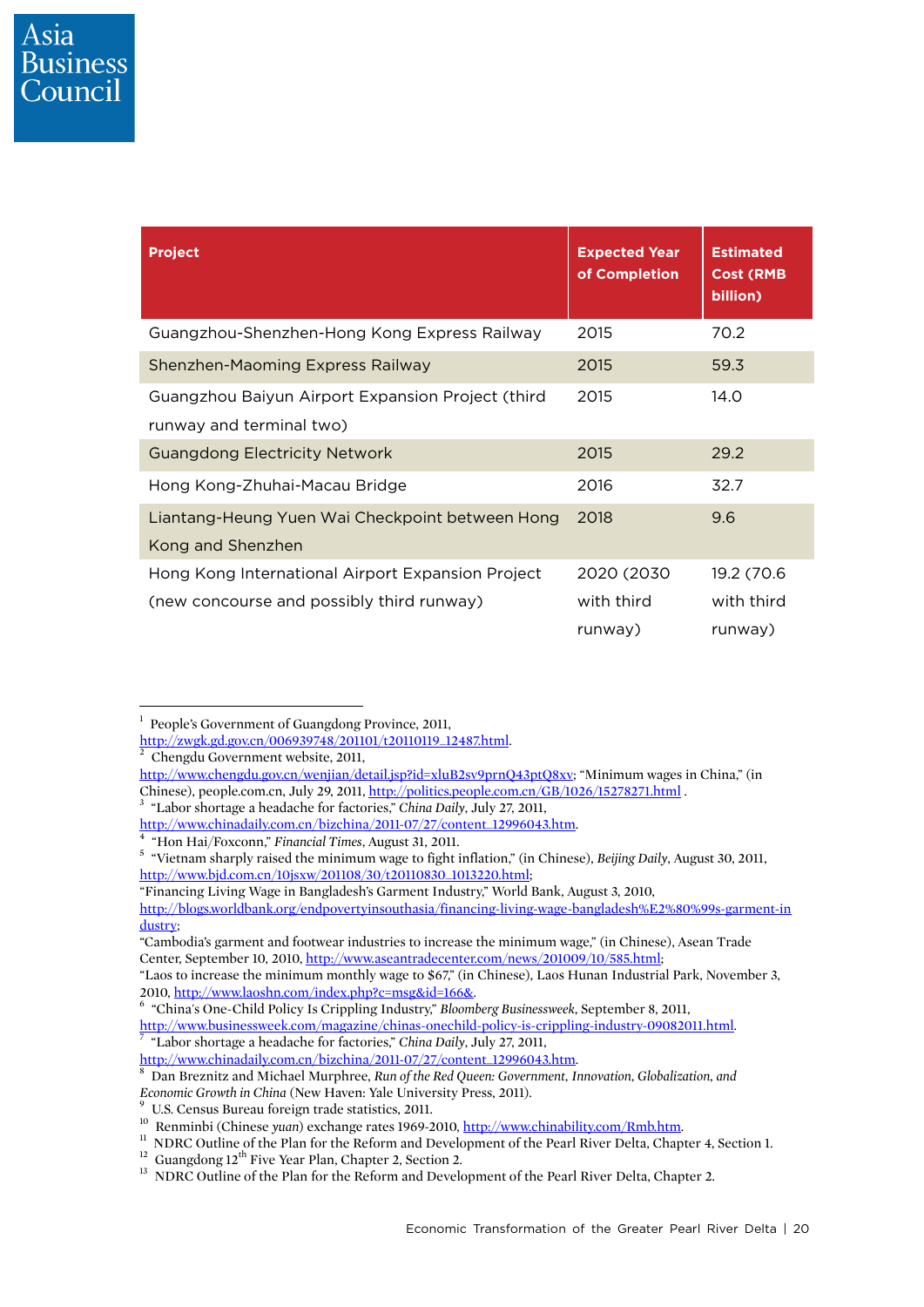Hong Kong Collaboration," *South China Morning Post*, July 22, 2011.<br><sup>17</sup> "Hong Kong University leads the genomics research of scarlet fever pathogen," BGI website, June 22, 2011,

http://www.bgisequence.com/home/newsandevents/news/hong-kong-university-leads-the-genomics-researchof-scarlet-feve. 18 "British University to launch Guangzhou centre," Zhang Chunyan, *China Daily*, July 2, 2011,

http://www.chinadaily.com.cn/china/2011-07/02/content\_12823695.htm. Guangdong 12<sup>th</sup> Five Year Plan, Chapter 11, Section 2; NDRC Outline of the Plan for the Reform and Development of the Pearl River Delta, Chapter 9, Section 1.

19 "2010 PRD company relocation incentive," (in Chinese), Economic and Information Commission of Guangdong Province, March 2, 2011, http://www.gdei.gov.cn/flxx/cyzy/zxdt/201103/t20110302\_103668.html. 20 "China's computer makers march inland," Kathrin Hille, *Financial Times*, May 23, 2011,

http://www.ft.com/intl/cms/s/2/433041d0-8568-11e0-ae32-00144feabdc0,s01=1.html#axzz1TOL9IL51.<br><sup>21</sup> "Foxconn building new factory in Zhengzhou and hiring 100,000 workers," (in Chinese), Reuters,

http://cn.reuters.com/article/chinaNews/idCNnCN116224120100630. Foxconn website,

http://www.foxconnzpc.com/page/html/company.php. 22 "Taiwan iPhone manufacturer replaces Chinese workers with robots," *The Guardian*, August 1, 2011, http://www.guardian.co.uk/world/2011/aug/01/foxconn-robots-replace-chinese-workers.<br><sup>23</sup> Guangdong 12<sup>th</sup> Five Year Plan, Chapter 1, Section 4.<br><sup>24</sup> Guangdong 12<sup>th</sup> Five Year Plan, Chapter 8, Section 1.<br><sup>25</sup> "Guangdong's

- 
- 
- 

http://www.newsgd.com/specials/12thFive-Year/default.htm.<br><sup>26</sup> "PRD's five integrations," Newsgd.com, June 2, 2011,

http://www.newsgd.com/specials/12thFive-Year/news/content/2011-06/02/content\_24964610.htm<br><sup>27</sup> "Octopus and Lingnan Tong sign framework agreement to foster interoperability," August 23, 2011,

http://www.octopus.com.hk/release/detail/2011/en/20110823.html. 28 "Economic transformation of Guangdong: Challenges and Opportunities for Hong Kong," (in Chinese), Bauhinia Foundation Research Center, August 30, 2011.

<sup>29</sup> "China's ETF Plan Boosts Hong Kong Financials Amid Biggest Drop Since 2008," Bloomberg, August 22, 2011,

http://www.bloomberg.com/news/2011-08-18/china-s-etf-plan-boosts-hong-kong-financials-amid-biggest-drop-<br>since-2008.html.<br> $\frac{30}{6}$ 

 $\frac{30}{30}$  Guangdong 12<sup>th</sup> Five Year Plan, Chapter 14, Section 2.  $\frac{31}{31}$  "Over 100 Guangzhou enterprises launch overseas promotion projects with RMB1.7 billion," Newgd.com, June 7, 2011, http://www.newsgd.com/news/GDBusiness/content/2011-06/07/content\_25099662.htm "USD260 Million Deal Settled between Guangzhou and Manila," lifeofguangzhou.com, June 10, 2011,

http://www.lifeofguangzhou.com/node\_981/node\_989/node\_995/node\_1020/2011/06/10/130768919988269.sht  $\frac{\text{ml}}{32}$  "Ten Projects in Sino-Singapore Knowledge City Expected to be Started This Year," Guangzhou

Development District website, June 10, 2010,

http://eng.luogang.gov.cn/public/showArchive\_.jsp?catid=91|155&id=3403,<br><sup>33</sup> "Guangdong and Hong Kong Arrange Major Work in 2011," Newsgd.com, May 30, 2011,

http://www.newsgd.com/specials/12thFive-Year/news/content/2011-05/30/content\_24791601.htm 34 People's Government of Guangdong Province, March 1, 2011,

http://www.gd.gov.cn/gdgk/gdyw/201103/t20110301\_138612.htm. 35 NDRC Outline of the Plan for the Reform and Development of the Pearl River Delta, Chapter 6, Section 5. 36 Ibid.

 $37$  Total population includes: 1) people with local Hukou (either living in the city or living elsewhere in China or overseas for less than six months); 2) people without local Hukou but live in the city for six months or more and register as temporary residents.

Asia **Business** Council

14 "Guangdong Accelerates Modern Industry Construction," Newsgd.com, May 26, 2011. http://www.newsgd.com/specials/12thFive-Year/news/content/2011-05/26/content\_24654283.htm; "85% of 500 projects are under construction," (in Chinese), *Nanfang Daily*, July 11, 2011,

<sup>&</sup>lt;sup>15</sup> "Leading SOEs to spur Guangdong's industry upgrading," Newsgd.com, March 31, 2011, http://www.newsgd.com/news/GDBusiness/content/2011-03/31/content\_22122958.htm. 16 "The Innovation and Technology Tale of Two Cities," *South China Morning Post*, July 12, 2011; "Shenzhen and